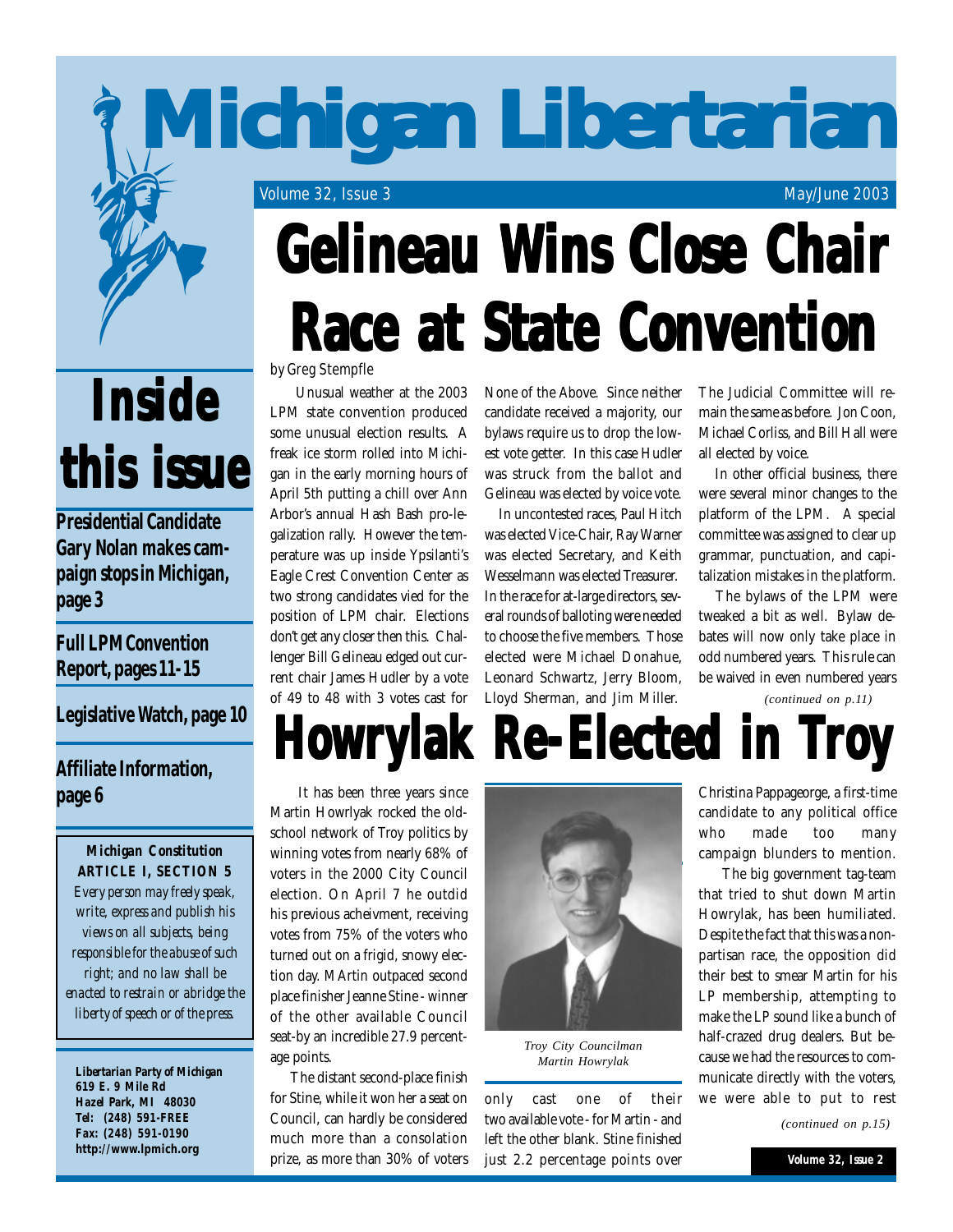## **LPM Officers LPM Officers and Directors and Directors and Directors**

| Chair                      | <b>Bill Gelineau</b>    | chair@lpmich.org          |
|----------------------------|-------------------------|---------------------------|
| Vice Chair                 | Paul Hitch              | vicechair@lpmich.org      |
| Secretary                  | Ray Warner              | secretary@lpmich.org      |
| <b>Treasurer</b>           | Keith Wesselmann        | treasurer@lpmich.org      |
| <b>At-Large Director</b>   | <b>Jerry Bloom</b>      | bloom@lpmich.org          |
| <b>At-Large Director</b>   | Mike Donahue            | donahue@lpmich.org        |
| <b>At-Large Director</b>   | <b>Leonard Schwartz</b> | schwartz@lpmich.org       |
| <b>At-Large Director</b>   | Jim Miller              | miller@lpmich.org         |
| <b>At-Large Director</b>   | Lloyd Sherman           | sherman@lpmich.org        |
| Newsletter                 | Greg Stempfle           | newsletter@lpmich.org     |
| Database Output            | <b>Emily Salvette</b>   | salvette@ameritech.net    |
| Database Input             | Mark Byrne              | iwantska@hotmail.com      |
| Pledge Program             | Dan LaFavers            | dlafavers@provide.net     |
| <b>Campaign Managers</b>   | Barbara Goushaw         | bgoush@aol.com            |
| Campaign Fund              | Dianne Szabla           | dianneszabla@netscape.net |
| <b>Assistant Treasurer</b> | vacant                  | vacant                    |

Subscribe to *LPM Online*

the weekly email newsletter of the LPM.

Sign up at:

**http://www.lpmich.org/lpmonline/subscribe.htm**

## **Newsletter Information Newsletter Information Newsletter Information**

The *Michigan Libertarian* is published bimonthly as the official newsletter of the Libertarian Party of Michigan, 619 E. Nine Mile Rd., Hazel Park, MI 48030. Phone: (248) 591-FREE

#### **Submissions:** Please email articles to **newsletter@lpmich.org**

Only electronic format will be accepted. Acceptable formats are plain text, Word97, WordPerfect 6.X/5.X, RTF, HTML, Pagemaker 6.5. Any other formats, please ask first.

**Deadline:** The next deadline for submission of articles and advertising is July 7, 2003.

**Advertising:** Please email advertising to **newsletter@lpmich.org** Only electronic format will be accepted. Because of the nature of various programs, please send ads in .p65 format. Above formats are also acceptable, but layout or resolution may be lost in the publication process. Please mail payment to:

> Libertarian Party of Michigan Newsletter Advertising 619 E. Nine Mile Rd. Hazel Park, MI 48030

**Advertising Rates:** Full Pg \$200, Half Pg \$100, Quarter Pg \$50. 25% discount for LPM Candidates, 50% discount for LPM Affiliates.

**Visit:** http://www.lpmich.org/Newsletters/index.html for more information.

## **From the Chair om the Chair om the Chair Unifying the Political Animals**

### by Bill Gelineau

 Since our convention in Ypsilanti, I've had occasion to talk with a veterinarian friend of mine. This was for the usual purposes that any of us might make such a visit. But something he said really struck me. "Every animal needs something different.....and the desired responses require different approaches. But you can over-think this. Its still a cat." The reason this seemed so profound is that it truly applies to people as well. I've heard Libertarian activists describe our internal organizational efforts with the overused cliché "herding cats". While true enough, this may not be adequate to sum up the various kinds of political animals that are part of our movement.

 The challenges before the LEC this year are no different or special than that faced by our predecessors. Our needs are the same as always: 1) Building a political organization to forward the ideas of liberty and; 2) Provide a method for implementing those ideas.

 Over the years, we've had many debates about how to focus our energies. Libertarians are notorious for having many opinions regarding the future of the party. I call these the 2% discussions. While we agree on 98% of the issues and correctly identify the problems with our political environment, many Libertarians spend most of their energy debating the 2%. Every cat needs to have the best strut, I guess.

 Well, with all the tasks that need to be done, we have room for all kinds of cats. The LEC has created several teams to generate activity over the next year. What is your interest?

 Are you an organization person? If so, we need your help. From building membership to organizing the activities of local affiliates around the state, there are a wide variety of activities that need to be developed to help us grow and challenge the major parties more effectively. Our Affiliates Committee, led by our Vice-Chair Paul Hitch, needs your support. If membership is your bag, get on the Membership Team led by Gerald Phillips.

 Or maybe your thing is political activity? Led by the Oakland County Affiliate, we've proven that well-organized local candidates can be incredibly successful. The recent landslide re-election of Martin Howrylak shows what strong planning and effective implementation can create.

 There are dozens and dozens of small and not-so-small ways that each member can help out. And while you should rightly expect the leaders of the LPM to organize and lead, we need your involvement to build the kind of organization that effectively delivers the message of liberty. I hope you'll join me with a renewed spirit of commitment and activity. If you are willing to be more involved, please drop me an e-mail: chair@lpmich.org or give me a call: 616-897-0488. Check out our website for all the committees and activities we have going - or just drop me a line with your suggestions. Together, we can make this year the springboard for a great election cycle.

 Shall we allow the political rats a free hand to enact more laws that restrict our freedom? Or, us cats can get together and have a little fun.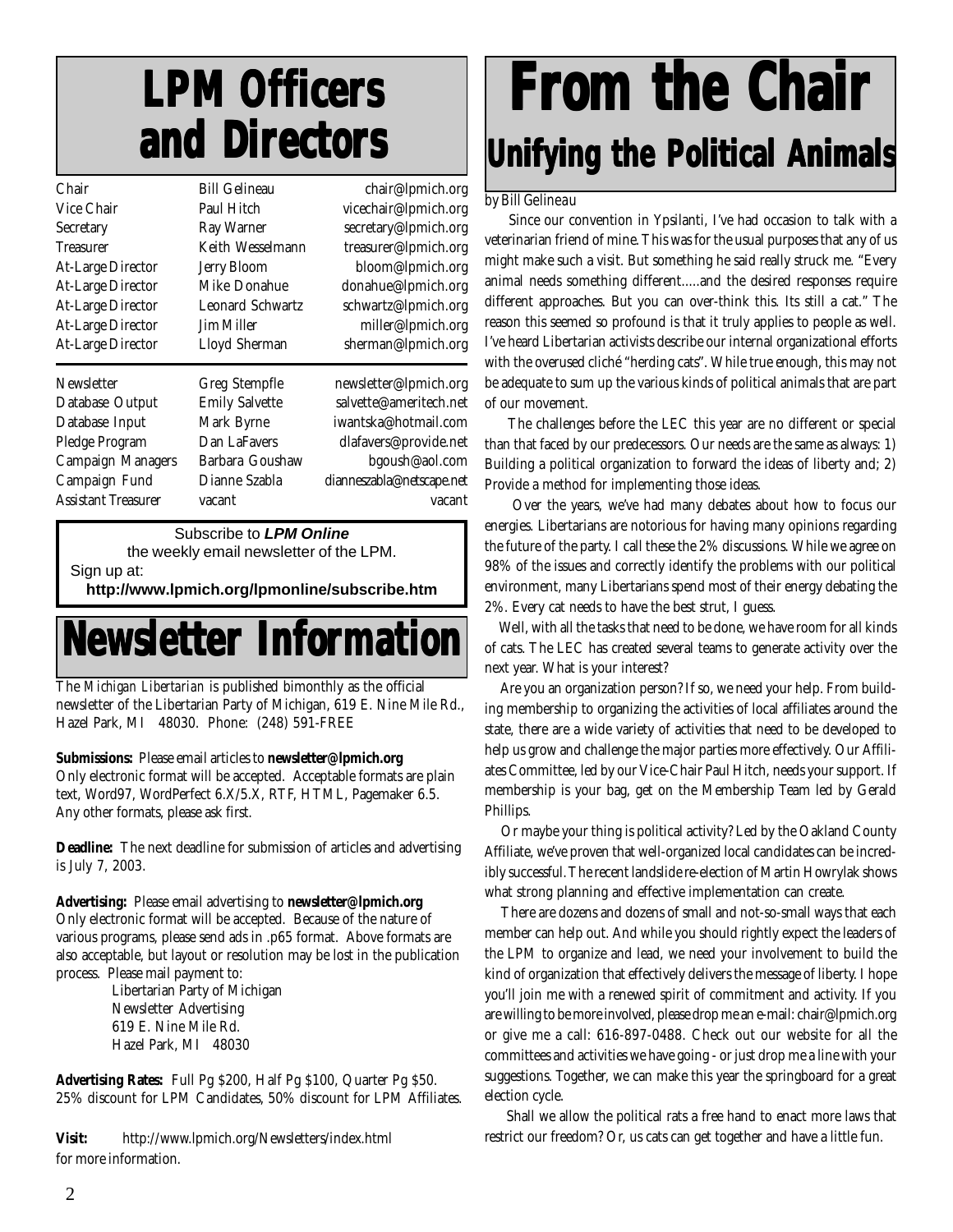# Gary Nolan Visits Mchigan, Twice

## by Keith Edwards

 Forty local Libertarians came to the LPM headquarters on March 23 to hear radio talk show host Gary Nolan speak on his campaign for the Libertarian Party nomination for President of the United States. Nolan, one of several announced or prospective candidates has left his show to campaign.

 A former Republican, Nolan switched to the LP in 1999, after, he says, he lost a debate with a Libertarian on his show over the drug war. Although he may not stress that issue, he was firm in stating that the drug war should be terminated and people be allowed to make thier own decisions, but provide for their own treatment.

 He favors elimination of Social Security in favor of self-responsibility and on the environment wants to let people protect their own land. He wants to end the regulation of business, but plans to take a positive posture on issues, rather than negative.

 His question on the Iraq war is, "Will it make us safer?"

Nolan will have local candidates with him



*Gary Nolan, Libertarian Party Presidential Candidate*

on interviews and wants to help get them elected. He will not accept matching funds on principle. He says he will be open in his campaign expense accounting and there will be no secrets on campaign spending.

 Nolan claims his big asset is his connections with national network people and thinks he will get good coverage.

 His positions pleased those present. He has a good radio voice, but is clearly inexperienced in visual presentation. He will need some professional help and polish. He is very tall and tends to stoop while speaking, as he did during his C-SPAN tv appearance in California. Nolan fields questions smoothly, reflecting his career as a radio talk show host.

 Former LP national Chair and Executive Director Steve Dasbach is his campaign manager.

 Nolan made a second appearance in Michigan on May 2nd where he was the special guest speaker at the LP of West Michigan's Liberty Banquet. Nolan will also be attending the 2003 LPM Picnic in Saginaw on July 20th (see advertisement in this issue).

 For more information on Gary Nolan and his campaign for the presidency, please visit his website at www.garynolan.com.

## **eration Farm Team Launch**

#### By James Hudler

 The Operation Farm Team plan to raise \$10,000 and hire a Field Director to support LP candidates for local office has been officially launched.

 With about two-thirds of the money already in the bank and the time for organizing fall campaigns rapidly approaching, the LPM executive committee created an Operation Farm Team committee. I was honored to be appointed chair of the new OFT committee.

 The basic premise of Operation Farm Team is that holding local elective office is the base that will allow Libertarians to then run for partisan office. Although this is a new approach for the Libertarian Party, it is in fact the same way the vast majority of Republicans and Democrats start out.

 In addition we have shown that we have in our ranks people with the know-how to win these kinds of races. We currently have four Libertarians serving on city councils in Oakland county alone. Martin Howrylak, one of two Libertarians on the Troy city council, just won his race for reelection by a huge margin!

 If you are interested in making a serious run for local office in your community this November 4, please send a note to me care of LPMHQ letting me know, so that our OFT team can evaluate your plans and prospects to see where and how we might be able to advise and assist you. While we cannot provide direct funding for your campaign experience shows that a Libertarian with a serious plan and professional help can raise the money needed.

 We are especially eager to help candidates seeking policy-making offices, such as mayor or city council. However, we will certainly also review and consider races for more administrative-type elective offices such as clerk or treasurer.

 Getting your name on the ballot for these local races usually only requires collecting a relative handful of petition signatures. However, you should keep in mind that the filing deadline (for communities that have a primary) is June 17.

Finally, if you have the qualifications, experi-

ence and desire to take on the Field Director job for the LPM, please send me a resume and our OFT committee will consider you for recommendation to the full LEC (which will have the final say in who gets hired for the job).

 Both candidates for public office and applicants for the Field Director position should get submissions in by June 4 so that they can be reviewed in time for the OFT committee to make recommendations at the next LEC meeting.

 From Grand Rapids to Owosso we have proven that we can get Libertarians elected to local office. Let's get at least a dozen more people elected this fall. And twice that many more elected two year from now. They will become our "Farm Team."

 It will be from this group that we can run LP candidates for the Michigan legislature in 2006. Since they will already be elected officials, experienced and known in their communities, they will have a far better chance of winning seats in the state legislature.

 And when that happens the Libertarian Party will finally have players in the major league.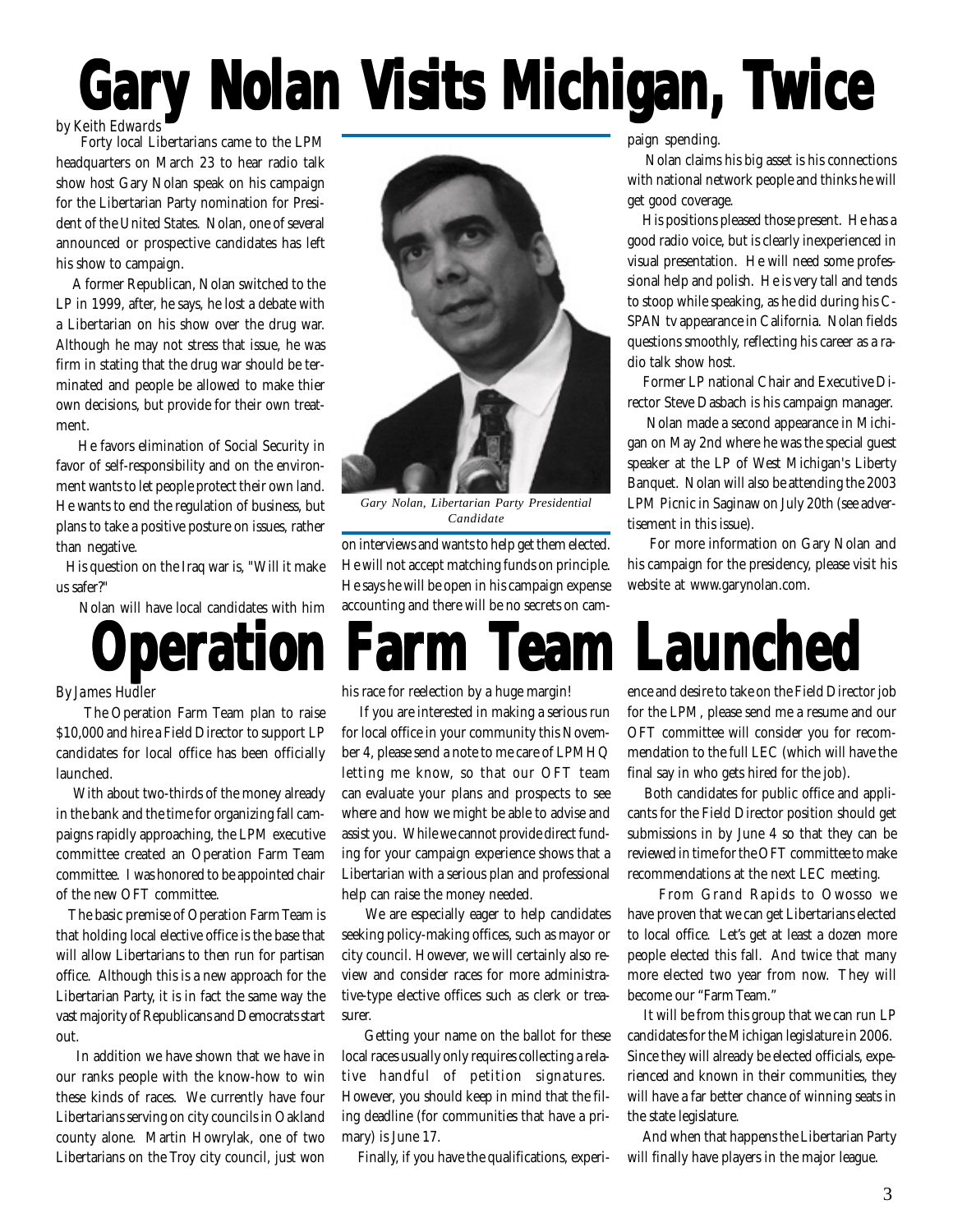## **LIBERTARIAN PARTY OF MICHIGAN**

PICNIC 200

**HOSTED BY THE TRI-CITY LIBERTARIAN PARTY** 

**Sunday, July 20th** 1:00 to 6:00 p.m. held at **Roethke Park** 400 Leddy Road, Saginaw Township

**Adults: \$8.00** Kids (10 and under): \$4.00 Donation covers meal. children's games, and door prize drawing.

Guest Speaker: Gary Nolan

For tickets, send check or money order to:

**Tri-City Libertarian Party** 332 South Trumbull Road Bay City, MI 48708

For info call (989) 922-5226 or e-mail jozie@mail.com



Park opens at 11:00 a.m. Luncheon served from 3 to 6 p.m. Park activities (nominal fee) include swimming, train rides, fishing, and volleyball. See you there!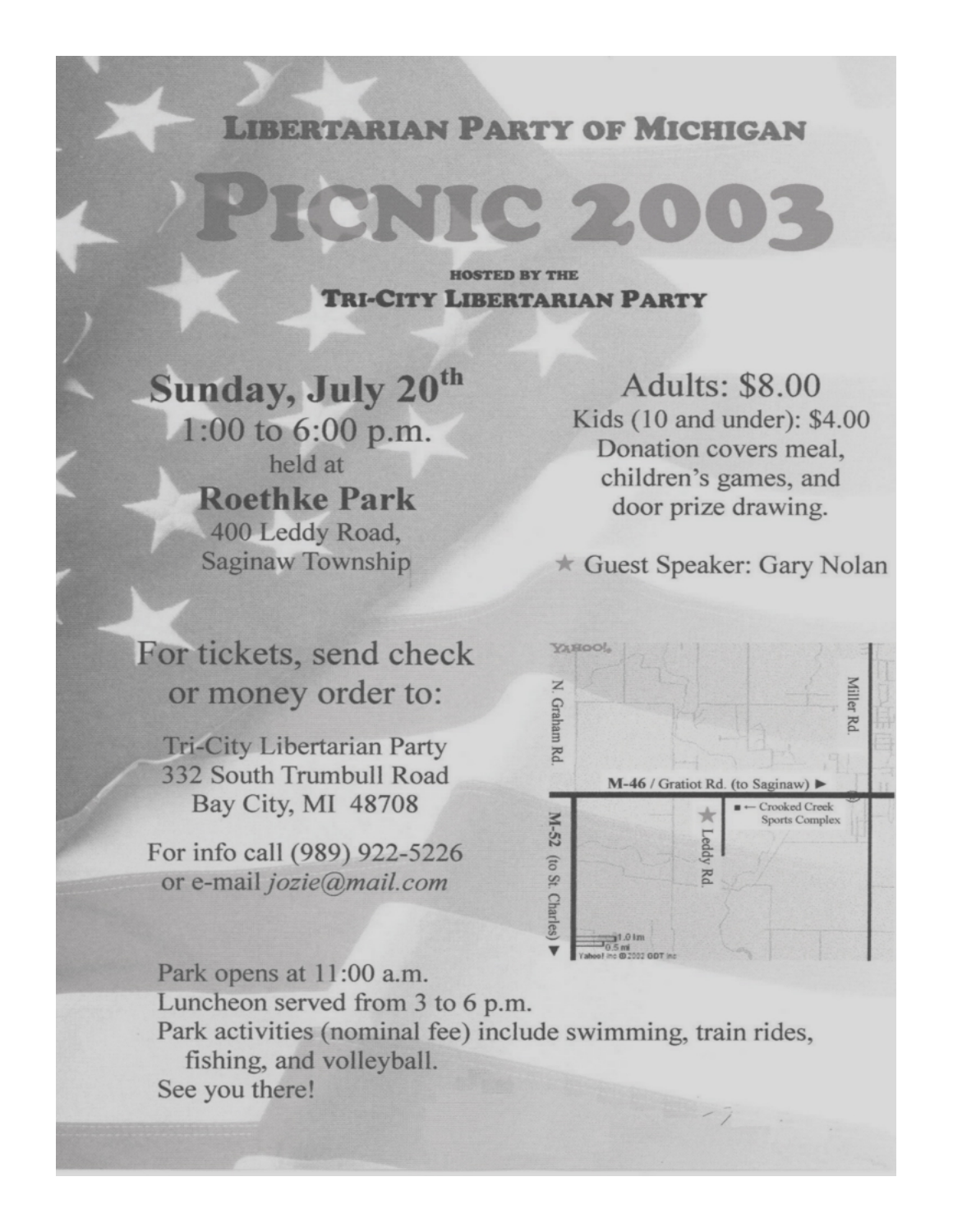## **Life as an Elected Libertarian A Report from Owosso**

 Being a city councilman can be a very frustrating experience for anyone, let alone a libertarian. You begin as one out of seven and a rookie at that. The entire paradigm in which you operate is foreign to your experience, trying to make sense out of a menu of statist choices that operate under the assumption that government is the answer. Every now and then though, a clear-cut choice is proposed. One that reminds you of the importance of having someone with a free market property rights perspective. It is at moments like these where I have felt I was able to make society maybe just a little freer, to represent the interest of the people and not the city.

 I began my term under less than ideal circumstances. For starters, five out of six council members were angry with me because I had led the campaign that decisively abolished a recently created historic district. They had been publicly embarrassed. To add insult upon this the week before the election a city resident had attended the meeting and focused on some high points in the LP platform. Of course, Ben Steele III was happy to put him on the LP mailing list. It was obvious that most of the other council members were apprehensive to see me sitting there with them at meetings.

One thing I did not want to do on the coun-



*Owosso City Councilman Mark Owen*

cil was to make myself irrelevant. I could find a principled reason to oppose nearly everything, and I would become a joke. Instead, I try to carefully decide on which hill I will make a stand.

 I began by trying to learn the duties of my new position on the council. Wanting to make my position relevant I tried to focus on only one or two issues at a time. Otherwise, I would become ineffective. I also know that although government claims to be serving the people, usually government serves its own interests. More than any other council member, I ask questions. I try to look out for the interests and

## **Bill Bradley Defends Against Attack on Property Rights**

At a March 17 meeting of the South Haven City Council, City Councilman and Libertarian Party Chairman Bill Bradley won his first battle in the fight for individual property rights in Southwestern Michigan. Bradley fought to block the enactment of an ordinance giving control of trees on private property to an un-elected Parks Commission. For six minutes, Bradley ticked off item by item various problems with the ordinance including a conflict with the ordinance that originally created the Parks Commission itself. He then moved that the proposed ordinance be tabled and his motion passed on a four to three vote.

This was a distinct turnaround from a council meeting two weeks ago, where Bradley lost on the same motion by five to one with one Councilman absent. In his next move, Bradley will attend the Michigan Municipal League Convention in Lansing next week. There he will be one of six Councilmen, all Libertarians, working to get the Michigan Municipal League to help stop state encroachment on private property rights. While in Lansing, Bradley also plans to speak with State Senator Ron Jelinek and State Representative Mary Ann Middaugh to ask their support in rolling back the state attacks.

property rights of the people who elected me while maintaining my libertarian principles.

 I have been told a number of times that "people were concerned about what you might do when you got into office, but you are the only one who asks questions". People are beginning to realize that libertarians are a not a bunch of kooks who want a society that will put a crack house next door and have prostitutes walking on the sidewalk in front of your house. As a guardian of the public purse and private property, I have become a populist of sort. I actually look out for the public interest and many appreciate it.

 Several strange things have come up during my term on the council. One time I got a frantic call from a city resident about a new ordinance that was going to be proposed. Given the new concern for "light pollution", there was a planning committee proposal to limit outside lighting to 60 watts. I called the city manager and he assured me that this proposal would not see the light of day. Another was when it was revealed the city police chief had an imaginary Vietnam record. He was a nice guy, but it was time for him to retire and this proved to be a good time to do so. We are still searching for a police chief as I write. There is also the issue regarding the relationship between the city and surrounding townships. It reminds me of the Hatfields and the McCoys. Local officials fighting over their fiefdoms.

 I believe local politics is the future of the Libertarian Party. It moves the LP from a debating society to active defenders of liberty. There are many methods to becoming involved in local politics, but the important thing is to get involved. Sure you won't be able to engage in grandiose discussions about the income tax and the welfare state, but you can do battle for core libertarian principles such as property rights and less intrusive expensive local government. Local government is the arena of government where the efforts of Libertarians will reap the most benefits. Libertarians have been successful in Michigan at the local level, and we should only expect more success in the future.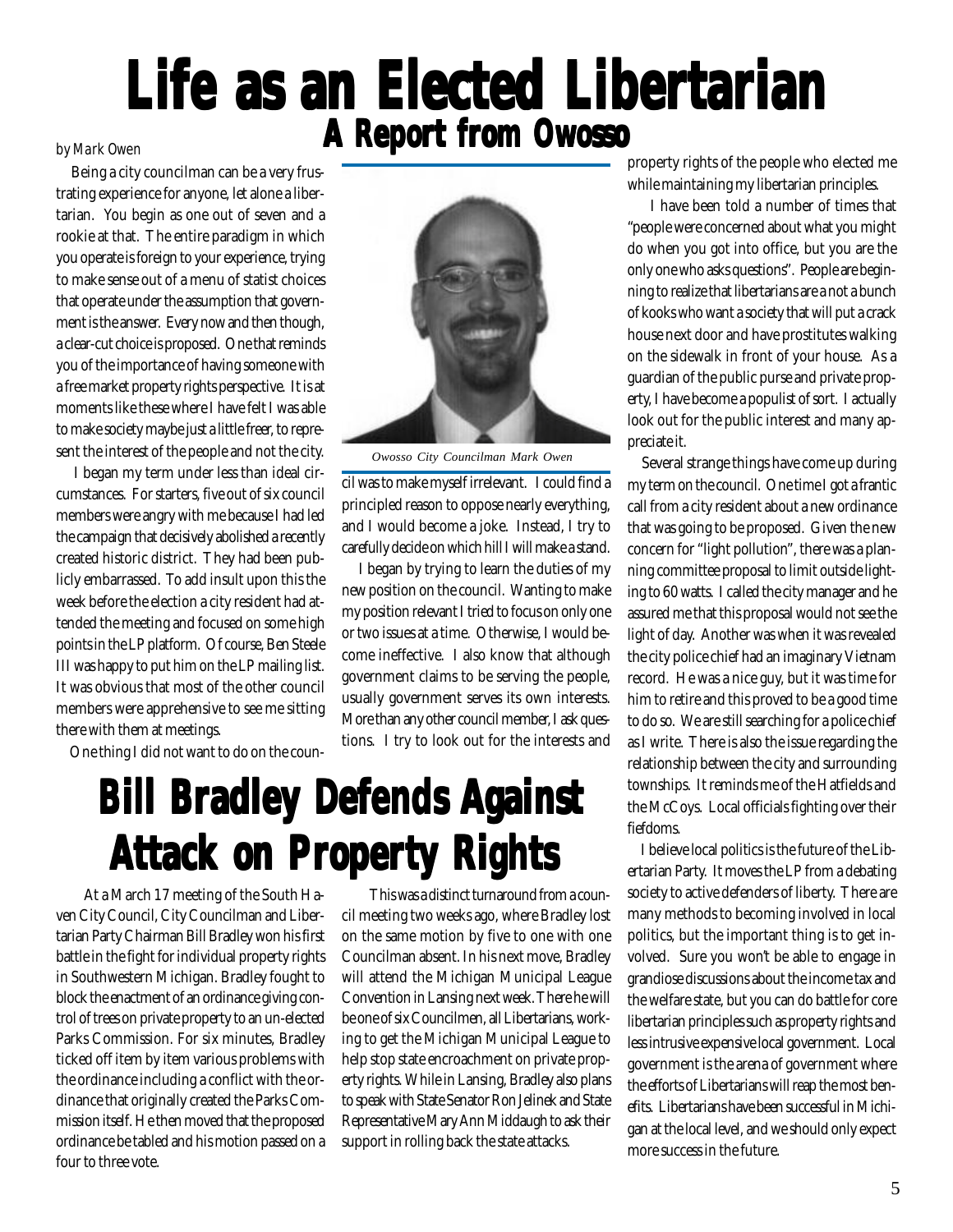## **Affiliate Infor filiate filiate Information**

## **Kalamazoo County** (includes St. Joseph)

Meets the first Monday of every month at 7:00 PM at TGI Friday's Restaurant in Oshtemo, Michigan. Chair, Gerald Phillips, gaphillips@jasnetworks.net, (269) 382-0927

## **Livingston County**

Chair, David Buck, (810) 220-5741, davebarysas@aol.com We meet the 2nd Monday every month at Mexican Jones resturant in Brighton, on Grand River. We usually show up at 6:30 to eat, and the business meeting starts around 7:00.

### **Macomb County**

The LMC holds regular monthly meetings on the second Wednesday of every month (excluding December) at Mile's World 17689 Masonic (near Groesbeck), Fraser, MI 48026. Join us for cocktails and/or dinner at 6:00 pm, business begins at 7:00 pm.

Chair, Keith Edwards, (810) 777-7468, keithmarni@aol.com

**Mid Michigan (**Clinton, Eaton, Ingham) Chair William White, 517-349-3806, whitewi5@msu.edu

**Mid-West Michigan** (Lake, Manistee, Mason, Missaukee, Osceola, Wexford)

General Membership meetings are every second Saturday at 6:00pm at Kountry Kitchen Restaurant, 1920 N. Mitchell in Cadillac. Chair, Brian Kluesner, (616) 723-7087, chair@lpmwm.org

## **Oakland County**

Meets the 4th Wednesday of every month at Sila's, 4033 W. 12 Mile Rd, Berkley. Sila's is 2 blocks east of Greenfield on the south side of 12 Mile Road. Chair, Fred Martin, (248) 394-0449, Fredtmartin@aol.com

### **Shiawassee County**

Meets the first and third Sunday of the month, 7:00pm, at 701 S. Chipman, Owosso. Chair, David Keyes, (517) 725-3100, dnskeyes@chartermi.net

## **Saint Clair County**

Contact, Mark Byrne, (810) 987-9856, iwantska@hotmail.com

**South Central (**Branch, Calhoun, Hillsdale, Jackson, Lenawee) Meetings are fourth Tuesday at 7:00 pm. Pirate's Cove Restaurant, Addison, M-127 ans Main Street.

Chair, James Parker, (517) 439-0643, james.parker@eaglepicher.com

### May 1993

At the LPM convention in Grand Rapids, Keith Edwards was reelected as Chair.

## June 1993

The LPM kicks off a petition drive to gain ballot access for the 1994 elections which featured US Senate super-candidate Jon Coon. Dick Jacobs, longtime LP activist and 1982 gubertanorial candidate passes away after a long battle fighting cancer.

**Thumb Area (**Genesee, Huron, Lapeer, Sanilac, Tuscola) Meets the second Tuesday of every month at Whitey's Restaurant in Davison. Chair, Paul Hitch, phitch@intouchmi.com, 810-667-7218

**Traverse Bay** (Antrim, Benzie, Grand Traverse, Kalkaska, Leelanau) Chair, Jerold Coon, (231) 369-2395, jtcoon@gtii.com

**Tri-Cities** (Bay, Midland, Saginaw, Isabella, Gratiot, Clare, Gladwin) Meeting are the first Monday of each month at Damon's Grill on Tittabawassee Road in Saginaw (near I-675). Dinner is followed by the evening's guest speaker at 7:30 and the business meeting shortly afterward. Chair, Carol Dallen, msnixy@tm.net

### **University of Michigan Libertarians**

Chair, Daniel Sheill, dsheill@umich.edu

### **Upper Peninsula**

Chair, John Loosemore, (906) 334-2922, jwl@up.net

### **Van Buren County**

Meets on the third Thursday of the month, and as always; our meetings are open to the public. For the time being, we are meeting at the home of Bill and Barbara Bradley, 746 Lee Street, South Haven at 7:00pm. Chair Bill Bradley 616-637-4525, bbradley@cybersol.com.

### **Washtenaw County**

Meets every Thursday evening at 7:30 p.m. at Cubs AC Restaurant located in the Colonial Lanes Bowling Center, 1950 S Industrial Hwy, Ann Arbor. The first Thursday of every month is a business meeting. Other meetings feature speakers, project work, or social events. Chair, Larry Johnson, (734) 476-7817.

### **Wayne County (includes Monroe)**

Monthy meetings are held on the first Thursday of every month at City Tavern Restaurant in Dearborn at 14316 Michigan Ave., between Greenfield and Schaefer. Meeting begin at 7:30 pm, dinner orders are taken at 6:30. Chair, Charles Kainz, (313) 291-5684,

**West Michigan** (Allegan, Barry, Gratiot, Ionia, Kent, Mecosta, Montcalm, Muskegon, Newaygo, Oceana, Ottawa)

Monthly meetings held in Grand Rapids at Club North's Banquet Room at 1359 Plainfield NE, just north of Leonard. Meetings are held on the second Thursday of each month at 7:00pm. Chair, Thomas Horan, (616) 887-2428, tomh@lpwm.org

## **10 Years Ago in the LPM**  $\frac{May + 1983}{20}$  **20 Years Ago in the LPM**

At the LPM convention in Traverse City Brian Wright was re-elected as Chair. Ben Bachrach was re-elected as Treasurer. Convention delegates also removed all offensive language from the party bylaws by changing the "State" Central Committee to the "Libertarian" Central Committee. A week earlier, the LPM submitted over 24,000 signatures to the Secretary of State to gain ballot access for the 1984 Presidential elections.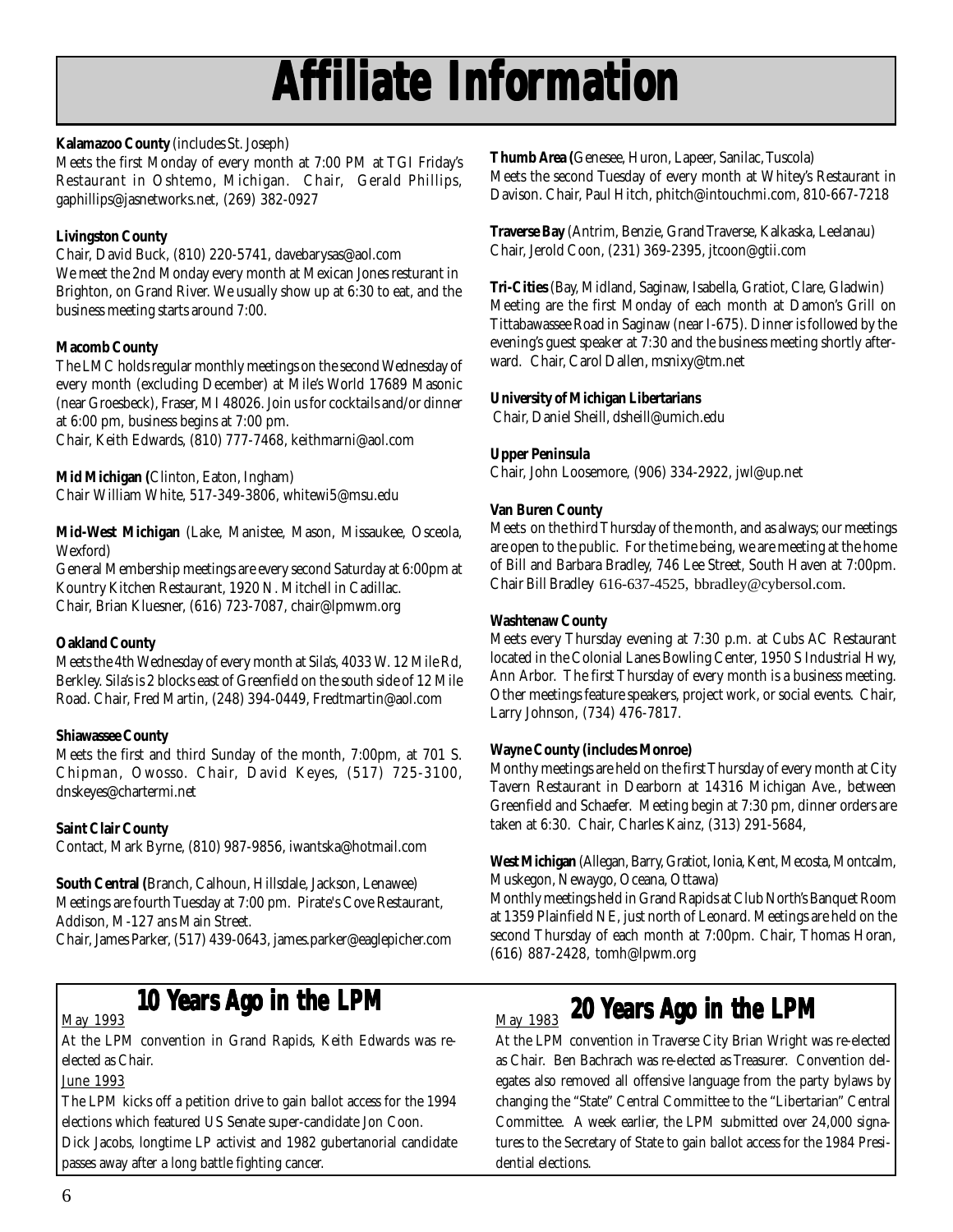## **Calendar of Events Calendar of Events Calendar of Events**

June 8..................Libertarian Executive Committee meeting, LPM HQ 619 E. Nine Mile, Hazel Park

July 20.................LPM Picnic, Saginaw

August 10...........Libertarian Executive Committee meeting, LPM HQ 619 E. Nine Mile, Hazel Park

September 9........Primary Elections throughout the state

October 5...........Libertarian Executive Committee meeting, LPM HQ 619 E. Nine Mile, Hazel Park

November 4.........General Election. Several LP members are facing re-election campaigns. Andy LeCureaux in Hazel Park, Mark Owen in Owosso, and Bill Bradley in South Haven.

December 7..........Libertarian Executive Committee meeting, LPM HQ 619 E. Nine Mile, Hazel Park

# **Affiliate News filiate News filiate News**

## **Chair's Meeting a Success**

On Saturday, May 17, the Chairs from throughout Michigan met in  $\vert$  by Greg Stempfle Lansing for an informal discussion. Each person participating had an opportunity to offer ideas regarding the coming year.

The main focus of the agenda was membership. Many ideas were circulated; with Chairman Bill Gelineau setting forth a vision of a statewide membership effort over the next year. The first goal is to designate contact people for each jurisdiction......many other specific goals were established. Our statewide plan is to retain 85% of all members as of May 1. Membership Director Jerry Phillips discussed several initiatives to develop our outreach agenda..... including a renewed effort to develop college Libertarian affiliates.

Everyone benefited from a detailed presentation by Greg Dirasian on the NIDUS database system. There were many questions related to how the system can assist local affiliates to create mailing lists, manage membership, and more. Greg did a great job of detailing this valuable membership tool.

There was much agreement that the meeting itself was very worthwhile. Several Chairs committed to increased interaction with the LEC and participation in Leadership Conferences and other upcoming events. Many expressed hope that more future events would be located in the Lansing area.

## **Thumb Area Paul Hitch for Lapeer School Board**

Here is some local news from the Thumb Area. John and Renae Coon continue their efforts to make the public aware of the loss of private property rights associated with the Farmland Preservation Program. Paul Hitch is a candidate in a non-partisan local race for the Lapeer Community School Board of Directors in the June 2003 upcoming election.

## **New Wayne Couunty Officers Elected Elected**

 The Libertarian Party of Wayne County held officer elections on April 3rd. Several new faces will bring in some new ideas and fresh blood for our affiliate this year. The new Wayne Co Chair is Charles Kainz of Taylor. Chuck ran an active race for State Representative last year. Continuing on as Vice-Chair is Mike Donahue of Detroit. Mike was our top Supreme Court candidate in 2002. Greg Stempfle, Dearborn Heights, will be returning to Secretary and will continue to edit the Michigan Libertarian. Dave Nagy, Westland, will be taking over the Treasurer position. Dave had been State Party Secretary many times in the past. The remaining at-large directors for Wayne County are William Detlor of Taylor, Loel Gnadt of Lincoln Park, and Ed Karpinski of Detroit.

## **New Washtenaw County ashtenaw County ashtenaw County Officers Chosen ficers Chosen**

At its February 6, 2003 meeting the LPWC elected new officers, replacing the top four positions with completely new personnel. Lawrence (Larry) W. Johnson became chair; Rick Birkett became Vice Chair; Jason Kantz took over as Treasurer; and Jeff Weber was elected Secretary. J.P.Denoyer continues to serve on the LPWC budget committee, joined this year by James Hudler, Larry Johnson, Angela Kantz, and Jason Kantz. Dan Sheill will continue as head of UM-College Libertarians. LPWC officers are elected annually.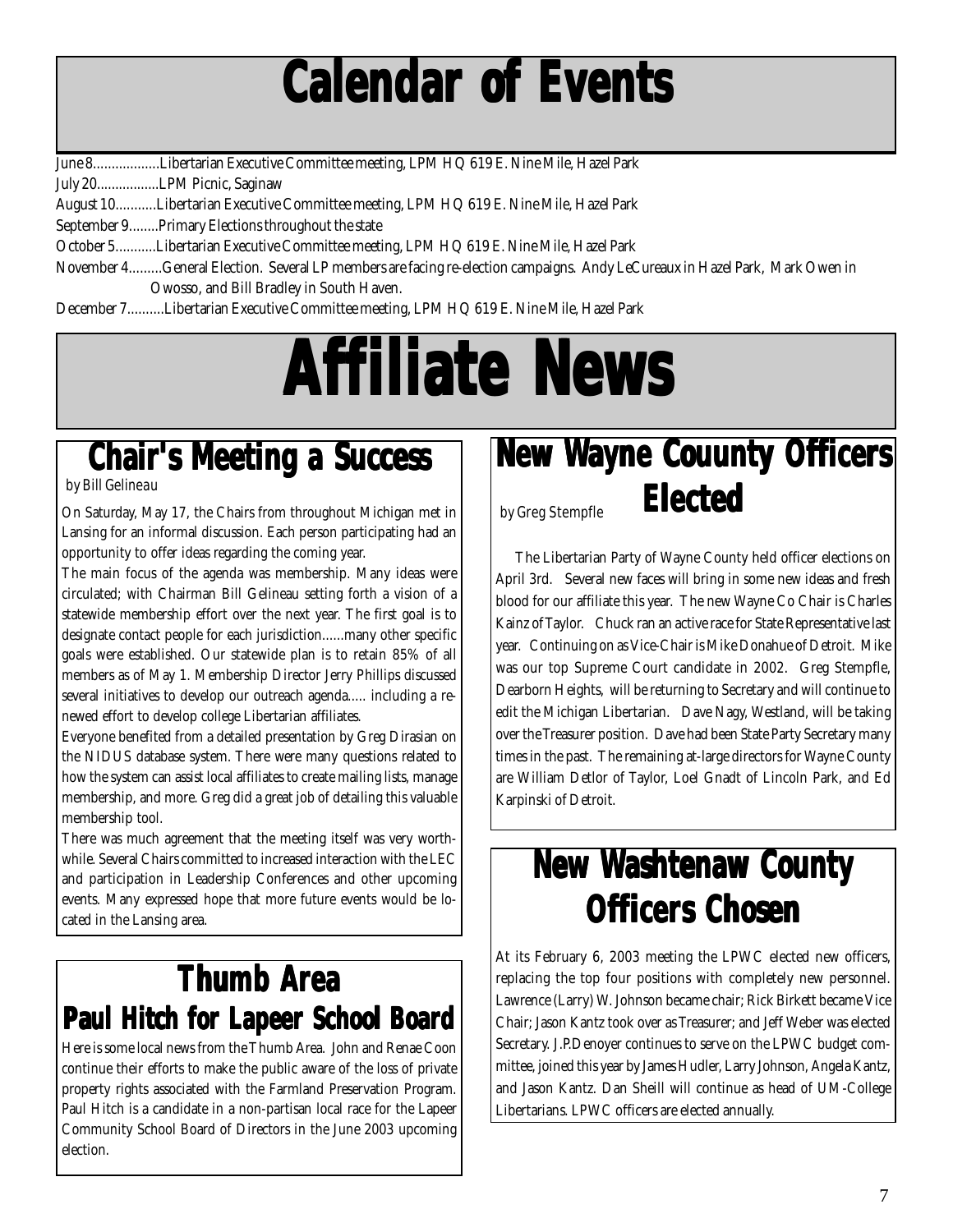# **Affiliate News filiate News filiate News**

## **New Southwester New Southwester New Southwestern Michigan Liber n Michigan Liber n Michigan Libertarian Coalition Coalition** by Bill Bradley

 You may be interested to know that the Van Buren County Libertarian Party is taking the lead in defending personal liberty and property rights in southwestern Michigan. We are organizing a tri-county Libertarian Caucus covering Berrien, Cass and Van Buren Counties. The caucus will have three purposes. The first is to promote larger and therefore more effective Libertarian Parties in each of the counties. The second is to establish a coordinated working group to defend against government attacks on persona and property rights. And the third is to begin the process of regaining those rights already taken from us.

 Over the next couple of months we will hold meetings in all three counties to give people the opportunity to get together and discuss issues and share information on what we can do to stop, and then reverse the trend toward greater and greater government control over our lives and property. But first a little history.

For many years now, federal, state, and even local governments have been gradually chipping away at our individual liberty, and our property rights as well. Where once "a man's home was his castle," today your name on a property deed simply means you are the person who must pay the taxes. Almost anything else you want to do with your property requires government permission first, presuming you can even get it.

Although to the best of my knowledge, this is not yet happening in southwestern Michigan, in other parts of the country, state and local governments are taking homesteads from private citizens and giving, or selling them at low prices, to large corporations to be developed "for the public good." You can guess who's good is really being taken care of, and it isn't the little guy. Just follow the money.

Another tactic used by government at all levels is to put arbitrary limits on the use owners may make of their property, without actually requiring the owner to turn over title to the property. The owner's name remains on the deed, but the right to control the property goes to the government. It is no wonder that many property owners in more socialistic states, such as New York, have abandoned their property because they cannot afford to comply with government requirements and cannot sell it for the same reason.

Just recently here in Michigan, Governor Granholm has established an advisory group consisting primarily of current and former politicians to come up with ways to



ing over to government what few property rights we have left, all in the name of "the good of society." Well, maybe it is

good for the socialist politicians in our society, but we individual citizens are part of society too, and this move toward ever-greater government control is bad

We will be con-

tacting you in the near future to let you know when and where the first meeting in your area will be. In the meantime, if you would like to help us get this movement underway, please write, call or send an e-mail to: Bill Bradley, Chairman, Van Buren County Libertarian Party, 746 Lee Street, South Haven, MI 49090-1837, Telephone: 269-637-4525, Fax: 269-639-8003, E-mail: bbradley@cybersol.com.

We look forward to hearing from you and hope you will join with us in defending our rights against an over-bearing and arrogant government.

## **Dianne Szabla Dianne Szabla Awarded "The Oakie"** by Leonard Schwartz

The Libertarian Party of Oakland County awarded its annual prize, The Oakie, to Dianne Szabla for meritorious service.

Dianne has been the LPOC treasurer for ten years. For many years she has also been the treasurer of the Libertarian Party of Michigan Campaign Fund. She joined the party nearly 30 years ago.

The "Oakie" has taken many forms over the years. This year, it was a bonsai tree, symbolizing Oakland County's oak tree. This was particularly appropriate for Dianne, who is an avid gardener.

Past recipients include Lloyd Sherman (1998), Lorna Tate (1999), L. Brooks Patterson, Oakland County Executive (2000), and Councilman David Eisenbacher (2001).

L. Brooks Patterson is the only non-LPOC member to ever receive an "Oakie" in recognition of his work to make libertarian-leaning Republicans unwelcome in his own party.



by Ottawa County Libertarians

 Ottawa County Libertarians currently have Bill of Rights T-Shirts for sale! Only \$15 and are available in XL or Large sizes.

 The money will goto help fund the Ottawa County Libertarians outreach. Ottawa County Libertarians are currently not an affliate yet of state as they are just getting started. They have been meeting monthly since January 2003 and have already organized well. The proof comes by a member already getting and donating these t-shirts!

 If you are interested you can see a picture of the shirt and order instructions here: http:/ /www.oclp.org/Events/liberty\_store/ liberty\_store.html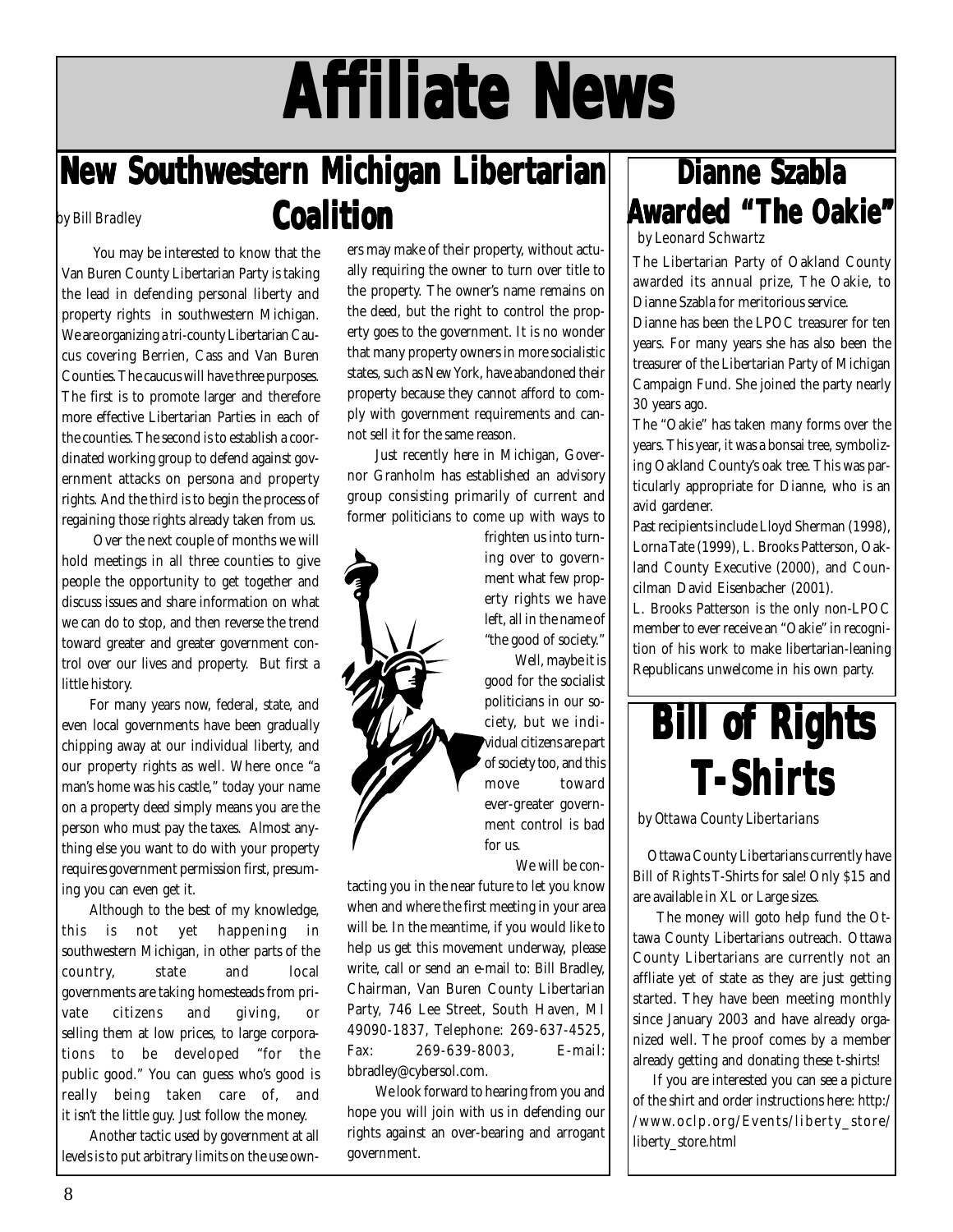# **Affiliate News filiate News filiate News**

# **Macomb County Report**

## by Todd Andrew Barnett

 Macomb Libertarians continued their brainstorming session they started in February for ideas to push issues from a libertarian standpoint at the local level at the March 12<sup>th</sup> meeting held at Miles World Restaurant in Fraser. The sessions, which were started and headed by LMC Vice Chair Diane Barnes, were a way to get local members to devise ideas and strategies when addressing issues at the county level. The February session was a huge success, and the second session was truly no different. Diane did a superb job with this event, as it is not an easy job to do. Macomb Libertarians are proud to have accomplished something within those two months, as we came up with some nifty ideas.

 LMC officer elections were held at the March meeting as well. Keith Edwards was reelected to his position as Chair, Diane was reelected to her Vice-Chair seat, and his wife Marni Edwards was re-elected to the Treasurer seat. The races for those seats were uncontested, so they were re-elected by voice vote. Erin Stahl, who served her term as LMC Secretary, had announced in February that she was not running for the seat again because of her city council race. Wendi Morisi, who served as an At-Large Representative, bid for the seat and won it unopposed.

 There were four At-Large candidates: LMC At-Large Rep. Jim Miller, Laurel Pietrangelo, Jim Allison, and me – Todd Andrew Barnett. Thirty-four votes were cast, with Jim Miller, Laurel, and Jim Allison winning the top votes for the seats. I only received about 6 percent of the vote.

 Another highlights of the meeting include a discussion about organizing a College Libertarian group at Macomb Community College and arranging speaking engagement at other universities. The enthusiasm at the meeting was terrific when these ideas were presented.

 The April meeting produced some activity as well. LMC member discussed whether we should be continuing the Adopt-A-Road cleanup. It was mutually agreed that we would. LMC board members voted to adopt using a new server to host the county affiliate's new website that was launched in February, considering the old site had not been updated and used in quite a long time. It was agreed that the new site would be now hosted on Geocities, although we would be using the Bravenet server for its services on polls, web trafficking, etc. Members agreed to give it its own domain name. In order to do this, the LMC decided to pay for the elimination of the pop-up ads on our website. Members were also encouraged to write letters to the editor, and if they are published, bring them to the meetings. Keith agreed to help train our speakers.

 If LPM members are interested in seeing our new site, you can see it at http:// www.macomblp.com. Jim Allison has done a spectacular job with the site, and the Macomb Libertarians thank him for his tireless efforts to produce a professional site for our county affiliate.

## **Erin Stahl Seeking Manager for Saint Erin Stahl Seeking Manager for Saint Erin Stahl Seeking Manager for Saint Clair Shores City Council Race**

Wanted: Organized, confident, & energized person excited about being a Campaign Manager for my City Council race in St. Clair Shores. Apply over the phone to Erin Stahl (586)524- 6289. Campaign officially starts June 17th when I turn in ballot signatures. Primary September 9th, General Election November 4th. Previous experience not necessary but you do need to be familiar with the campaign process (or be a very quick study).

## **Two City Council Races Feature Libertarians in Wayne County ayne County**

 Two Libertarian Party members will be running for local office this year in Wayne County. In Dearborn Heights, Christopher Gonzalez, a two-time LP candidate for State Representative will be seeking a seat on City Council, and in Grosse Pointe, John Stempfle, a newcomer to LP politics will be running for the City Council in that city.

 The Dearborn Heights race is unusual in that there are two vacancies on the council this year. One council member was elected to the State House and another resigned to become assistant to Mayor Ruth Canfield. There are three other council members are up for reelection this year for a total of five spots on the ballot. The primary election is in September. Christopher is a life-long resident of Dearborn Heights and his campaign will be managed by Greg Stempfle who recently moved into the city.

 John Stempfle who recently joined the LP has taken out paperwork to be on the Grosse Pointe council ballot in November. There is no primary in that city. John has lived in Grosse Pointe for most of his life and has been active in politics in Wayne County for years. John and his wife Mary Ellen, have worked on several campaigns in the Pointes area for both non-partisan and Republican offices.

 Both of these races offer great opportunities for libertarians to get active on the local level and help bring about smaller governments within their own communities. We have two excellent candidates actively running for offices who stand a very good chance of getting elected. Let's get behind them and come November, Wayne County could be basking in the glory of finally having elected libertarians.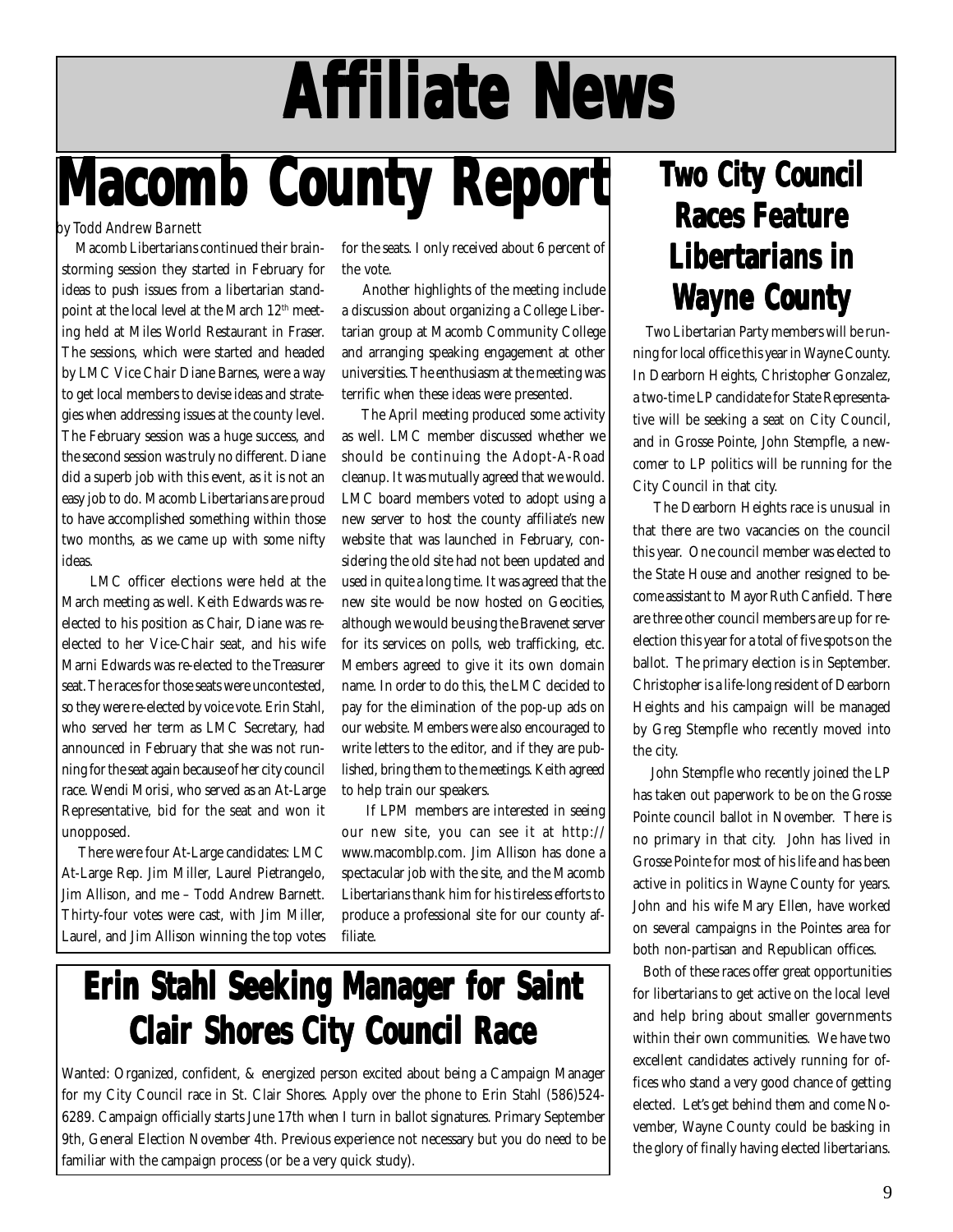# **State Legislative Watch**

### by Greg Stempfle

 Now that the state legislature has passed a budget for the next year, it's time for them to get down to the dirty job of making more laws and regulations. While there have been hundreds of laws proposed thusfar, every once in a while a bill is introduced into the legislature that actually increases liberty, repeals a law, or cuts a government program.

 With the help of the michiganvotes.org, I have compiled a list of pro-liberty bills and resolutions currently working their way through the system. Michiganvotes.org is a site run by the Mackinac Center for Public Policy that tracks the actions of the State House and Senate.

 Another site with good information on the State Legislature is their own site michiganlegislature.org. Not surprisinly, it's more difficult to use, but it does offer more information.

TREATMENT OVER PRISON SB 197 Introduced by Sen. Burton Leland on February 19, 2003, to require probation and drug treatment, rather than imprisonment, for first-offence non-violent drug possession violators. Current law allows this as an option; the bill would make it mandatory.

Referred to the Senate Judiciary Committee.

#### REPEAL ADULT HELMET LAWS HB 4325

Introduced by Rep. Leon Drolet on March 11, 2003, to allow exemptions to the motorcycle helmet requirement for persons 21 years old or older who have been licensed to operate a motorcycle for at least two years, and who have successfully completed a motorcycle safety course, for motorcycle passengers 21 years old or older if the driver meets the age, licensure, and safety training requirements, and for persons operating or riding in an "autocycle" if the vehicle is equipped with a roof that meets or exceeds standards for a crash helmet.

Referred to the House Transportation Committee on.

## EXTEND CCW TO STATE EMPLOYEES HB 4446

Introduced by Rep. Leon Drolet on March 25,

2003, to allow state inspectors with carry concealed weapon (CCW) permits to carry a concealed firearm when doing off-site inspections on private property as part of their duties. Under current law, CCW holders doing inspections for the state (such as Family Independence Agency workers making home visits) are not permitted to carry while on duty. Referred to the House Judiciary Committee.

### SECESSION FROM COMMUNITY

COLLEGE DISTRICTS HB 4228 Introduced by Rep. Edward Gaffney on February 13, 2003, to authorize the withdrawal of a school district, city, village, or township from a community college taxing district upon a vote of the electors.

## PROHIBIT SSN COLLECTION BY STATE HB 4451

Introduced by Rep. Jacob Hoogendyk, Jr. on March 25, 2003, to prohibit the collection of social security numbers by state agencies for purposes other than employment or where required by law.

Referred to the House Government Operations Committee.

#### BAN RACIAL PROFILING SB 87

Introduced by Sen. Samuel B. Thomas, III on January 28, 2003, to define and prohibit racial profiling by law enforcement, which is defined as the disparate treatment of an individual on the basis of the racial or ethnic status of that individual.

Referred to the Senate Judiciary Committee.

### REPEAL 911 TAX

HB 4439

Introduced by Rep. Ken Bradstreet on March 25, 2003, to repeal a 55-cent per-month cell phone "911" tax, effective July 1, 2004. Referred to the House Energy and Technology Committee.

REPEAL USE TAX ON MOBILE HOME SALES HB 4205 Introduced by Rep. RuthAnn Jamnick on February 12, 2003, to eliminate the use tax on mobile home sales.

## ASSET FORFITURE REFORM SB 259-264

Introduced by Sen. Burton Leland on March 6, 2003, to require that a vehicle impounded by police under the state Penal Code must be returned within seven days if the owner is not charged with a crime, is found innocent, or is found not liable for a civil infraction. The owner could not be assessed any impound or forfeiture fees in these cases. The legislation is part of a package comprised of Senate Bills 259 to 264.

Referred to the Senate Judiciary Committee.

### CONSTITUTIONAL AMENDMENT, 3/5 FOR TAX INCREASES HJR B

Introduced by Rep. Glenn Steil, Jr. on February 4, 2003, to place before voters in the next general election a Constitutional amendment to require a three-fifths vote in the House and Senate to increase taxes.

## BETTER STATE WEBSITE INFORMATION

HB 4116

Introducedby Rep. Stephen Adamini on January 29, 2003, to require the state to provide a website with organizational descriptions of all departments and agencies.

## PART TIME LEGISLATURE SJR C

Introduced by Sen. Mike Bishop on March 5, 2003, an amendment to the state constitution of 1963, by amending section 13 of article IV, to give Michigan a part time legislature (as was the case before the creation of the State Officers Compensation Commission in 1968).

## EASE ABSENTEE VOTING REQUIREMENTS HB 4275

Introduced by Rep. Marc Shulman on February 25, 2003, to eliminate the requirement that a person give a specific reason for requesting an absentee ballot.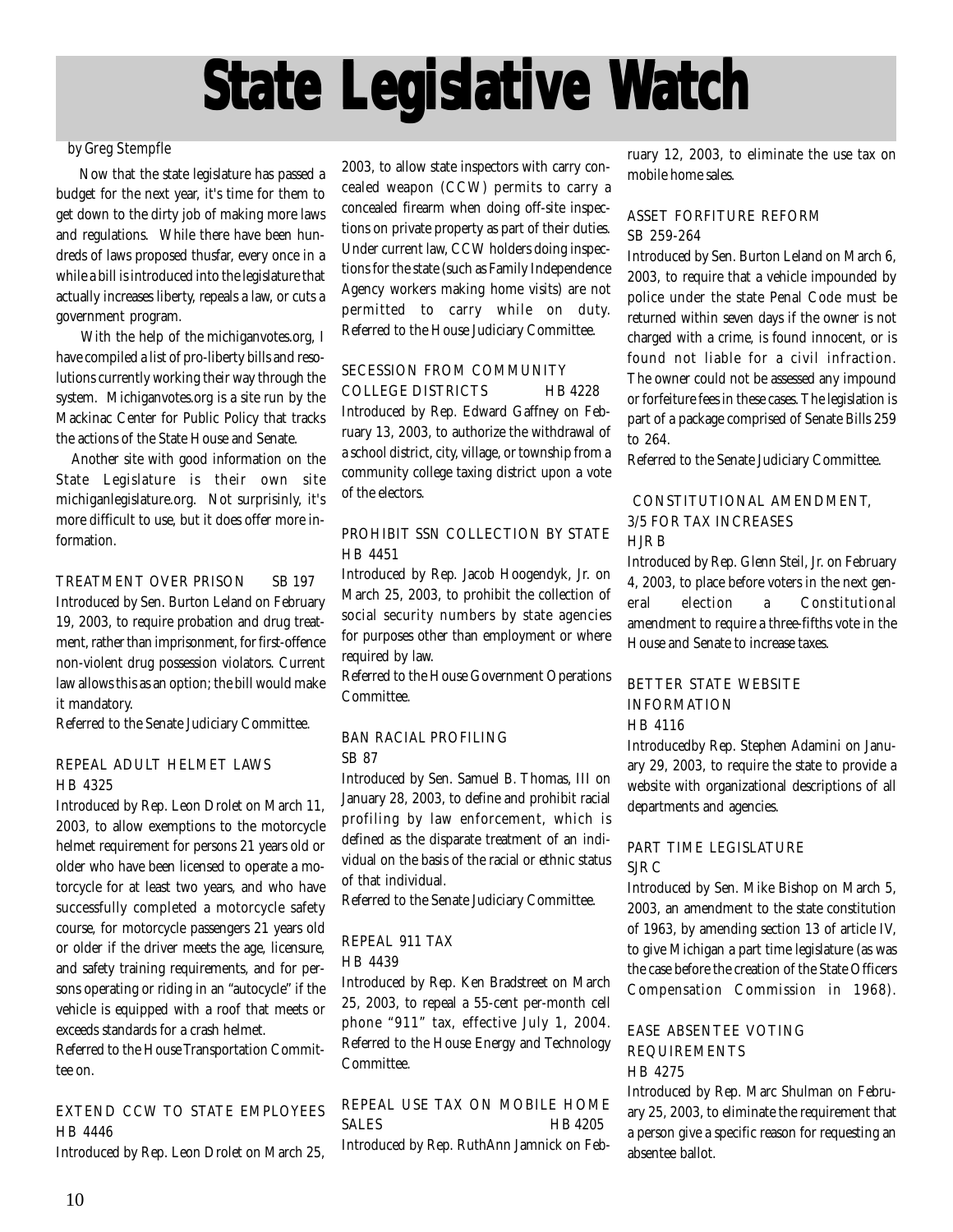# **LPM Annual Chair's Report**

## By James Hudler

The Libertarian Party of Michigan continues to run candidates and get them elected. Our current strategy of running candidates for local, mostly non-partisan offices has succeeded in placing truly capable and dedicated libertarian public servants in positions which will give them the experience and recognition that wil allow them, we hope, subsequently to get elected to higher county and state government positions. These local officials represent the LPM's first real electoral success in the history of the Party. These folks are shining lights for American Freedom, and we've got them right here in Michigan. We increasingly utilize our Metro Detroit headquarters office for LPM business and for the benefit of allied organizations such as Brass Roots, NORML, and the LP of Oakland County. We currently have a volunteer staffing our office five days a week. Our HQ office is funded by dedicated, earmarked contributions that are offbudget from other Party business, and are essentially a gift from activists who want to see the LPM have a real headquarters location. I beleive maintaining a physical office (or offices!), wherever located in the state, is essential to our public identity as a real political party. Our recent Farm Team program, designed to

raise funds to hire a state party Field Director, will eventually, as we hope, provide an employeed administrator to provide day-to-day continuity in membershipbuilding and aid to affiliates. We have currently raised some \$6000. Other midwest states have paid administrators, and Michigan needs one too. The LPM's membership has declined since ther Browne campaign, reflecting a national trend. Membership needs to be rebuilt, not only by outreach to new people, but by contacting lapsed former members. Voilunteer help on the state level, local affiliate efforts and a hired Field Director are our main avenues for this effort. We currently are using volunteer help and are doing direct fund-raising for the LPM with the aid of commission-compensated fund-raisers. The mission of the LPM should include support for our financialy strapped national LP. The LPM has so far continued to participate in the Unified Membership Program (UMP) with national, despite national's current inability to reimburse our UMP funds to us on a timely basis. So far, the LPM has been able to manage in thre face of national's tardy payments to us and we have not bolted from the UMP. Two technical improvements have contributed to the professionalization of the LPM: (1) our

## **The New Libertarian Executive Committee**



*The 2003-2004 Libertarian Executive Committee. From left to right; Ray Warner, Secretary; Lloyd Sherman, at-large; Mike Donahue, at-large; Paul Hitch, Vice-Chair; Keith Wesselmann, Treasurer; Bill Gelineau, Chair; Lenoard Schwartz, at-large; and Jerry Bloom, at-large. Photo by Erin Stahl.*

new capability to accept online credit card payments and donations; and (2) our new NIDUS membership database, a powerful recordkeeping and information tool available for the use of both the LPM and local affiliates.



#### *(continued from page 1)*

if a supermajority of the delegates wish to debate them. This will allow for more time to nominate candidates and work on their paperwork during the hectic election year conventions. Another proposal clarifying the relationship between the LEC and Judicial Committee passed as well. This will make official the procedure for disciplining members and the appeal process. The language of the proposal conforms to past practice. A proposal to increase the number of at-large directors from 5 to 7 failed to gain the necessary two-thirds required for passing.

 Early in the morning, several roundtable discussions took place covering a wide range of topics from the War in Iraq to land use policies to activities of the national party. To coincide with the convention theme of ending the drug war, many delegates took shuttles over to Ann Arbor to participate in the Hash Bash during a two-hour lunch break. Once back from the rally, each LPM affiliate presented their annual report before beginning official business.

 Hazel Park councilmen Andy LeCureaux served as Master of Ceremonies at the evening banquet. Several guest speakers were present including Libertarian Party Director of Communications Ron Crickenberger, Debra Wright, Ron Kampia from the Marijuana Policy Project, and Clifford Thorton. The highlight of the evening came when Throton gave a very emotional speech about how the drug war disproportionatly effects the lives of African-American men.

 This years convention was condensed into a one day format which ran very smoothly thanks to the excellent planning on the part of Emily Salvette, Stacey Van Oast, and Jim Fitzpatrick.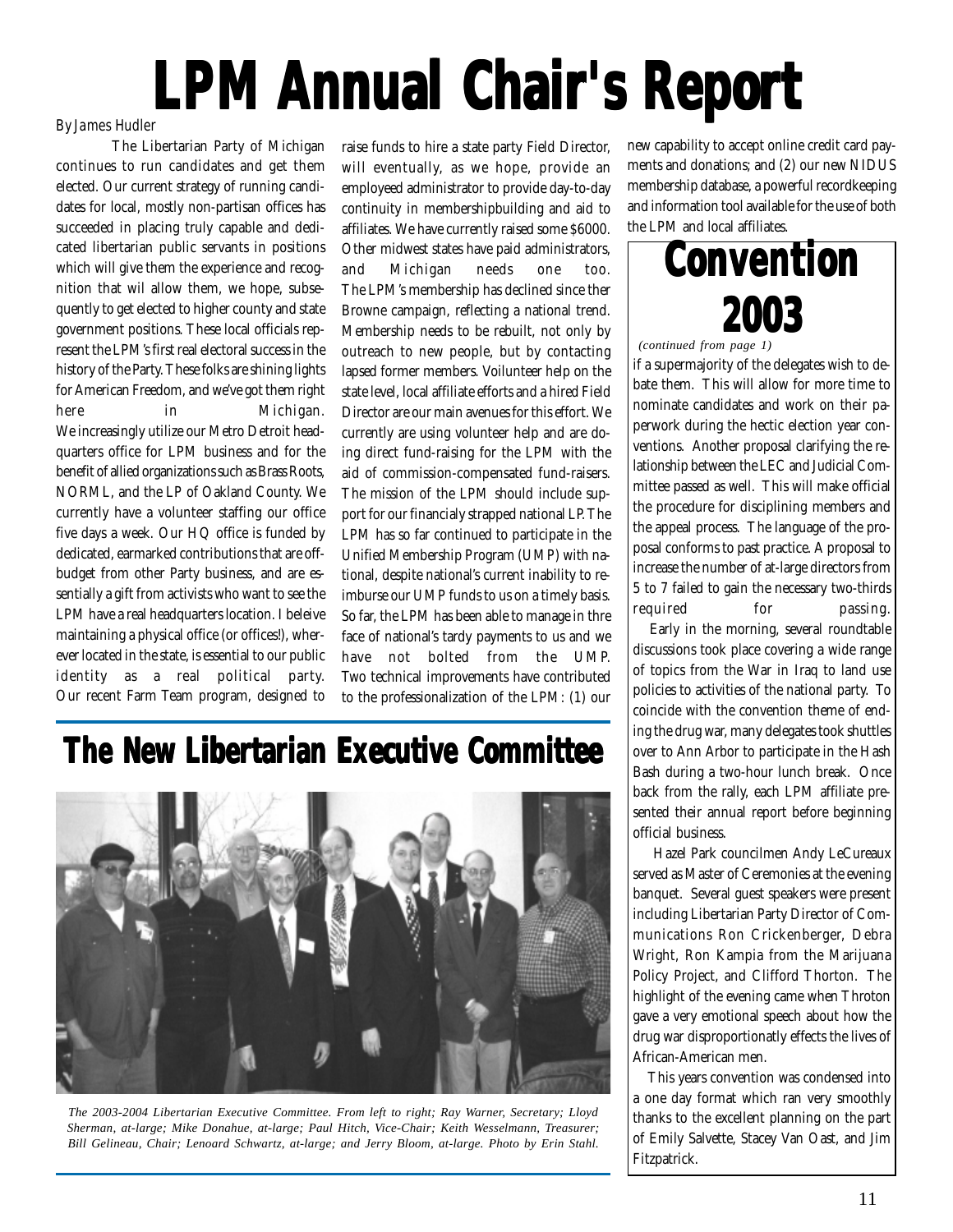# **2003 LPM Convention Minutes 2003 LPM Convention Minutes 2003 LPM Convention Minutes**

Libertarian Party of Michigan Convention **April 5, 2003**

Called to order by Chairman James Hudler at 1:30pm.

JH-Thanked Convention Committee & Volunteers, LNC Chair Geoff Neale & wife Nancy, LP Political Director Ron Crickenberger, LEC from past year, and all public officials. Addressed upcoming re-election of Martin Howrylak. Spoke of the progress of the LPM from essentially a debating society 30 years ago to an effective political organization that gets people elected. JH-Affiliate Reports

Nathan Allen, Oakland County. Acknowledged Barb Goushaw's contributions at the affiliate level. Spoke of the Howrylak campaign, participation in the Troy Days parade last October, LPOC lawsuit against Cristina Pappageorge. Leonard Schwartz ran a very active campaign for Circuit Court Judge. LPOC is working on Speakers' Bureau. Jim Runestad was appointed to Oakland County Friend Of Court Review Board, and we still have 4 elected City Councilmen throughout Oakland County.

Paul Hitch, Thumb Area. Acknowledged Jon & Renae Coon for their activism, and announced Mr. Hitch's upcoming run for the local school board.

Bill Bradley, Van Buren. Lady Liberty float has been used in several parades. Mr. Bradley himself serves as City Councilman and on Planning Commission. A list of activists from a recent recall ballot initiative (not initiated by Libertarians) will be used for outreach/recruitment. Currently attempting to start an affiliate in Cass County. Participation in Michigan Municipal League has been productive.

Jeff Steinport, West Michigan. Continuing to publish newsletter, recently ran a series of radio ads, ran candidates for every house & senate seat last November, ran Operation Politically Homeless at a recent gun show. Mr. Steinport has been appointed to Downtaown Development Authority.

Gerald Phillips, Kalamazoo. Ran 4 candidates for County Board; 2 candidates received 15% of vote. LPKC opposed construvtion of a new jail, and the proposal was defeated 60% to 40%. Merged affiliate with St. Joseph County.

Will White, Mid-Michigan. Recently proteste in a peace march in Lansing wearing Revlotionary War-era attire. TV show on local cable access continues to run and serve as a successful outreach tool. 4 candidates ran for public office. Mark Owen, Shiawassee. Have lost some activists in the county in the last year. Proposed idea of merging with a larger, nearby affiliate. Mr. Owen plans to run for re-election to City Council in Owosso.

James Parker, South Central. Mr. Parker is currently the only member of the affiliate. 2 candidates ran for Hillsdale County Commission. Had table at the County Fair last summer. Began Web site, attended Labor Day memorial. A group of constitutionalists in the area has become active

recently, especially concerning land use rights.

Larry Johnson, Washtenaw. Just returned from Hash Bash in Ann Arbor, where a lot of literature was distributed and well-received. Participated in Art Fair and Heritage Festival last year, and will again this year.

Greg Stempfle, Wayne. Building

membership is a top priority. Helping Monroe County in their effort to form an affiliate. John Stempfle will run for City Council in Grosse Pointe. Chuck Kainz was recently elected new chair of the affiliate.

Mark Byrne, St. Clair. Recently moved to the county, where there are few members at this time. Hoping to build up membership.

Keith Edwards, Macomb. Ran several candidates for elected office. Membership has been declining, consistent with the national and statewide trend. Actively sending letters to the editor, getting several published. Began book club to help existing members build a stronger philosophical foundation, speakers' bureaus has been formed.

JH-Motion by David Raaflaub, second by Tom

Jones, to amend the agenda for the business session. Failed by voice vote.

BB-At this time 101 delegates are registered and present. (Eventually a total of 114 were recognized).

Motion by Fred Collins, second by Keith Edwards, to appoint Tom Jones as Parliamentarian. Carried by voice vote.

JB-Platform Committee Proposals submitted (attached).

Vote on Proposal 1 carried by voice vote.

Vote on Proposal 2 passed in division count. Vote on Proposal 4

Motion to amend by David Raaflaub, second by Tom Jones, to remove brackets. Failed by voice vote.

Proposal failed by voice vote. Vote on Proposal 5 failed by voice vote.

Motion by Tom Jones, second by David Raaflaub, to consider Proposal 6, which was not recommended by the committee. Failed by voice vote.

Motion by Fred Collins, second by Jim Miller, to close agenda item. Carried by voice vote.

GS-Bylaws Committee Proposals submitted (attached).

Vote on Proposal 9 (increase at-large from 5 to 7 members) failed by voice vote.

Voted on Proposal 4 (election procedures) carried by voice vote.

Vote on proposal 7 (bylaw debates in odd-years only)

Motion by Mike Corliss, second by Nancy O'Brien, to amend, striking last sentence. Carried by voice vote.

Proposal carried by voice vote.

Motion by Tom Jones, second by Mike Wilson, to add to Article VIII: "Such dues shall not be more than 25 dollars per year." Failed by voice vote.

Motion by Andy LeCureaux, second by Fred Collins, to close agenda item. Carried by voice vote.

JH-Officer Elections.

Chair

Nomination by Ben Bachrach, second by Fred Collins, for James Hudler.

Nomination by Jeff Steinport, second by Lynn Fitzpatrick, for Bill Gelineau.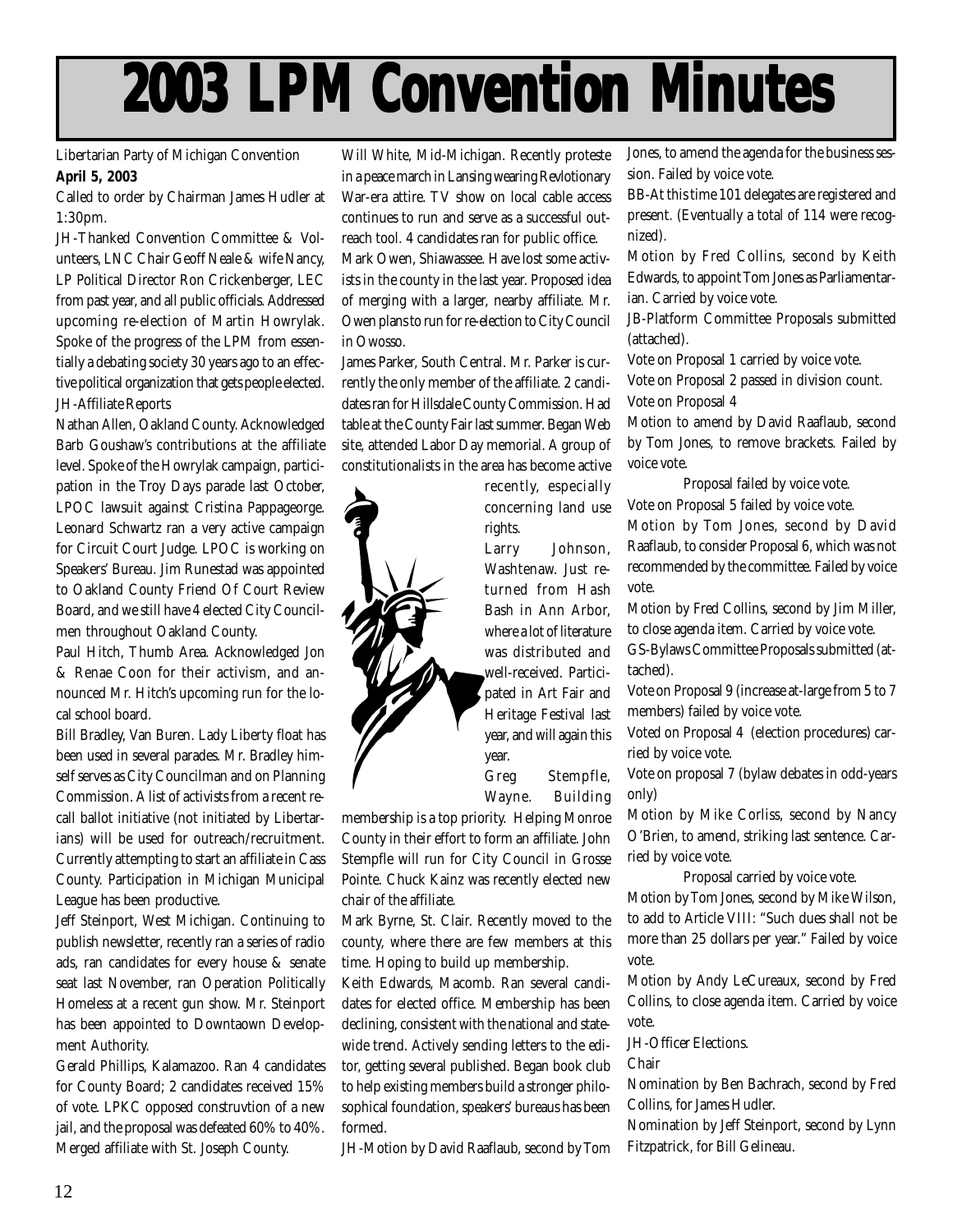# **2003 LPM Convention Minutes 2003 LPM Convention Minutes 2003 LPM Convention Minutes**

First ballot: Gelineau 49, Hudler 48, NOTA 3, Total ballots 100. No majority Motion by Jeff Steinport, second by David Raaflaub, to elect Bill Gelineau by acclamation. Carried by voice vote. Vice Chair Nomination by Jon Coon, second by Erin Stahl, for Paul Hitch. Motion by Bill Gelineau, second by David Raaflaub, to elect Paul Hitch by acclamation. Carried by voice vote. **Secretary** Nomination by Barb Goushaw, second by Scott Boman, for Ray Warner. Motion by David Raaflaub, second by Jeff Steinport, to elect Ray Warner by acclamation. Carried by voice vote. **Treasurer** Nomination by Ben Bachrach, second by Nathan Allen, for Keith Wesselmann. Motion by David Raaflaub, second by Tom Jones, to elect Keith Wesselmann by acclamation. Carried by voice vote. At-Large Nomination by Mark Owen, second by Bob Broda, for Will White. Nomination by Tim O'Brien, second by Bill Detlieb, for Leonard Schwartz. Nomination by Keith Edwards, second by Jim Allison, for Jim Miller. Nomination by Dave Collver, second by Paul Hitch, for Jerry Bloom. Nomination by Andy LeCureaux, second by Bob Van Oast, for Lloyd Sherman. Nomination by Ben Bachrach, second by Greg Stempfle, for Mike Donahue. Nomination by JP Denoyer, second Tom Horan, for David Raaflaub. Nomination by Mickey Hall, Bill Gelineau, for Jerry Phillips. Nomination by Tom Jones, second by David Raaflaub, for Todd Barnett. First Ballot: White 44, Schwartz 66, Miller 41, Bloom 56, Sherman 43, Donahue 79, Raaflaub 22, Phillips 33, Barnett 10, NOTA not counted, Total ballots 94. Leonard Schwartz, Jerry Bloom, and Mike Donahue elected, Barnett removed Total ballots 86. Lloyd Sherman elected, Raaflaub removed from ballot. Third Ballot: White 26, Miller 43, Phillips 6, NOTA 6, Total ballots 81. Jim Miller elected. Judicial Committee Nomination by Bill Gelineau, second by Jeff Steinport, for Bill Hall. Nomination by Greg Stempfle, second by Tim O'Brien, for Mike Corliss. Nomination by Renae Coon, second by Fred Collins, for Jin Coon. Motion by Fred Collins, second by Tom Jones, to elect Bill Hall, Mike Corliss, and Jon Coon. Carried by voice vote. Recap of election results: Chair Bill Gelineau Vice Chair Paul Hitch Secretary Ray Warner Treasurer Keith Wesselmann At-Large Directors Mike Donahue, Leonard Schwartz, Jerry Bloom, Lloyd Sherman, Jim Miller Judicial Committee Bill Hall, Mike Corliss, Jon Coon Motion by Lloyd Sherman, second by Scott Boman, to adjourn. Carried by voice vote at 5:18pm. Respectfully Submitted, Keith Wesselmann LPM Secretary 2003 LPM Platform Report Chair Jerry Bloom 1 Committee Vote:  $Yes = 5 No = 0$ 2001 Grammar Committee Changes At the 2001 LPM convention a motion was passed that "the chair shall appoint a committee to resolve necessary changes of grammar, punctuation, numbering and other unsubstantial issues of language to properly implement the accepted changes to the bylaws and platform" (the Language Committee). The officers of the Party recommend that the delegates at the convention make the following changes: ·Preamble, last paragraph. Uncapitalize "State." ·Section I-1. Delete "State." ·Section I-2. Delete "of our State." ·Section I-6. Uncapitalize "State." ·Section I-9. Change "State" to "government." ·Section II-2. Change "State" to "the." ·Section IV-2. Delete "State." ·Section IV-3. Change "holds that the state" to " holds that the government." ·Section VI-2. Change "State" to "government." ·Section VI-4. Change "state" to "government." ·Section VI-5. Change "State of Michigan" to "state." ·Section VII-4. Change "state" to "government." ·Section VII-5. Delete "State." ·Section VII-6. Change "State" to "government." ·Section X-4. Uncapitalize "State." ·Section XII-1. Change "state" to "government." ·Section XII-4. Uncapitalize "State." 2 Committee Vote:  $Yes = 5 \quad No = 0$ Art. III, sec. 8: We call for the abolition of socalled "administrative law" with its mixture of legislative, executive and judicial powers. Change to: We support the separation of powers. Therefore, no government agency should have a combination of legislative, executive, and judicial powers. 4 Committee Vote:  $Yes = 5 \quad No = 0$ Transfer existing I-10 to II-8. We advocate a constitutional amendment requiring a system of proportional representation in the state legislature and all other legislative bodies in the state. We further advocate returning to a part-time legislature [and local legislative bodies]. 5 Committee Vote: Yes  $= 3$  No  $= 2$ Add: I-13. We call for the abolition of the state senate (i.e. to have a one house legislature). 2003 Bylaw Committee Report Chair-Greg Stempfle **BYLAW PROPOSAL 9** (increase at-large from 5 to 7 members) Proposed by Keith Edwards (Committee Vote 4-0-1) Current Article III, section 1

·Section I-3. Change "official" to "governmentsponsored." Replace "five" with "seven"

·Section I-5. Uncapitalize "State."

from ballot.

Second Ballot: White 32, Miller 40, Sherman 54, Raaflaub 8, Phillips 25, NOTA not counted,

**BYLAW PROPOSAL 4** (election procedures)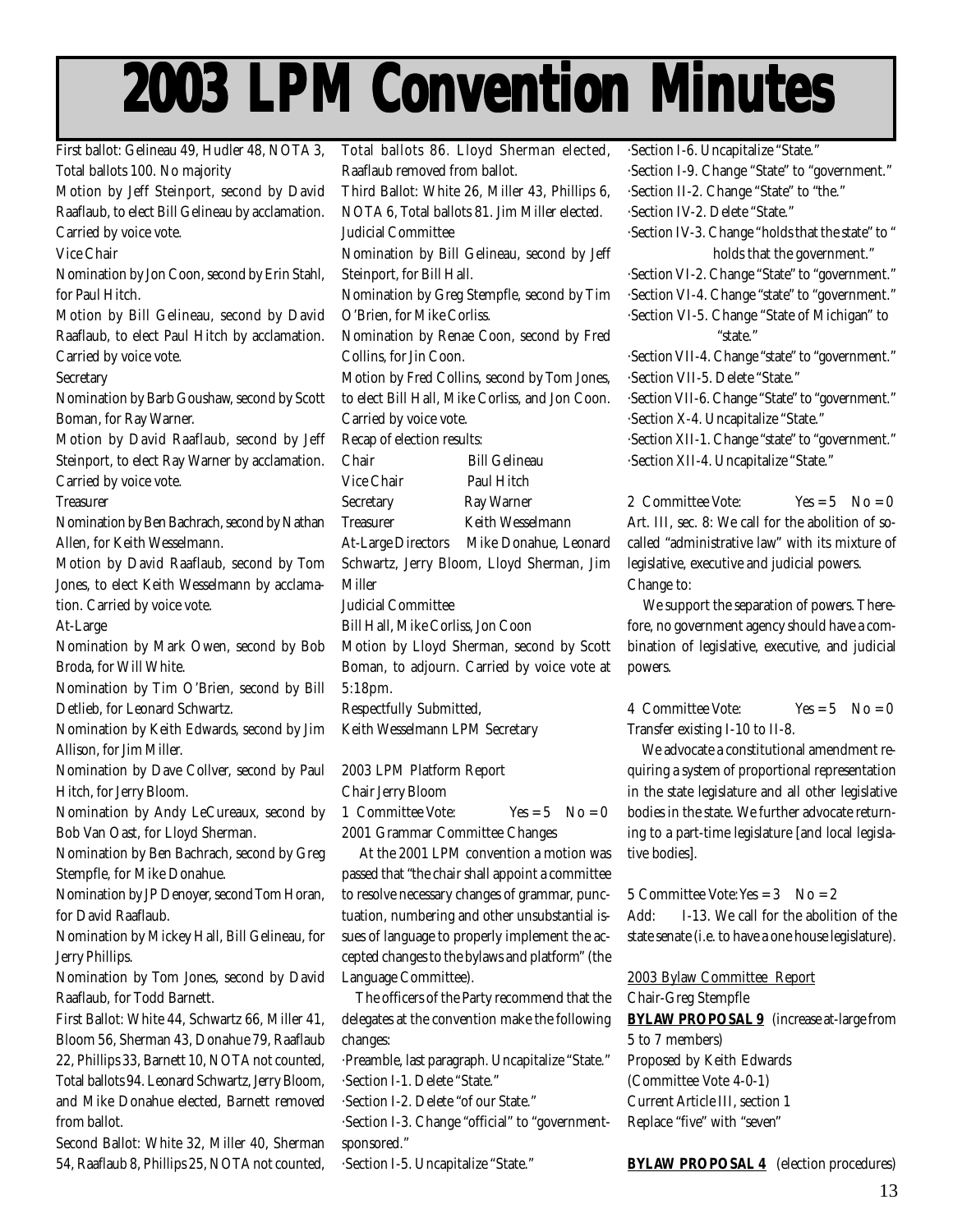## **Convention Banquet: Q & A with Drug Policy Reform Panel**



 Rob Kampia is co-founder and Executive Director of the Marijuana Policy Project, a non-profit advocacy group based in Washington DC dedicated to ending the war on marijuana users.

 Kampia spoke about his organizations efforts to get a medical marijuana bill passed in Maryland. His ten year game plan is to move such bills through state legislatures and Congress as well as statewide ballot initiatives and public education campaigns for full decriminalization.

 His advice for us in Michigan is to work on local iniatives such as those in Ann Arbor and Detroit followed by one on a state level.



 Clifford Thorton is President of Efficacy, a non-profit organization based is Hartford, Connecticut advocating peaceful responses to social problems. One of the focusus of Efficancy is promoting alternatives to the war on drugs.

 Thorton explained how the war on drugs is the modern continuation of the repression of African-Americans. Black men are much more likely to be convicted of drug crimes which then makes it more difficult to seek employement.



*Photos by Lou Vierling*





 Ron Crickenberger is National Political Director for the Libertarian Party. Drug prohibition is not the worst problem facing our country but it is the worst problem that we can really do somehting about in a short period of time. This is why the national LP has focued on drug prohibition so heavily in the last coiuple of years. Drug decriminalization is already sweeping Europe.

 Their strategy do far has brought in hundreds of new members, defeated Congressman, and drug war hawk, Bob Barr in Grorgia, and running full page ads in USA Today. His advice for Libertarians to gain leverage on these issues is to run for office.

 Debra Wright of Ann Arbor is cofounder and co-chair of the Drug Policy Forum. Debra, a social worker, works with people who are HIV positive. She decscribes herself as a casuality of the drug war. A former addict who once spent time in prison as a young woman. From firsthand experience, she described how people get caught up in the legal syste. It's difficult to escape from the system because of a lack of rehabilitation and treatment. Once out, it's hard to seek employement with a felony conviction. Our prisons are filled with drug addicts rather than criminals.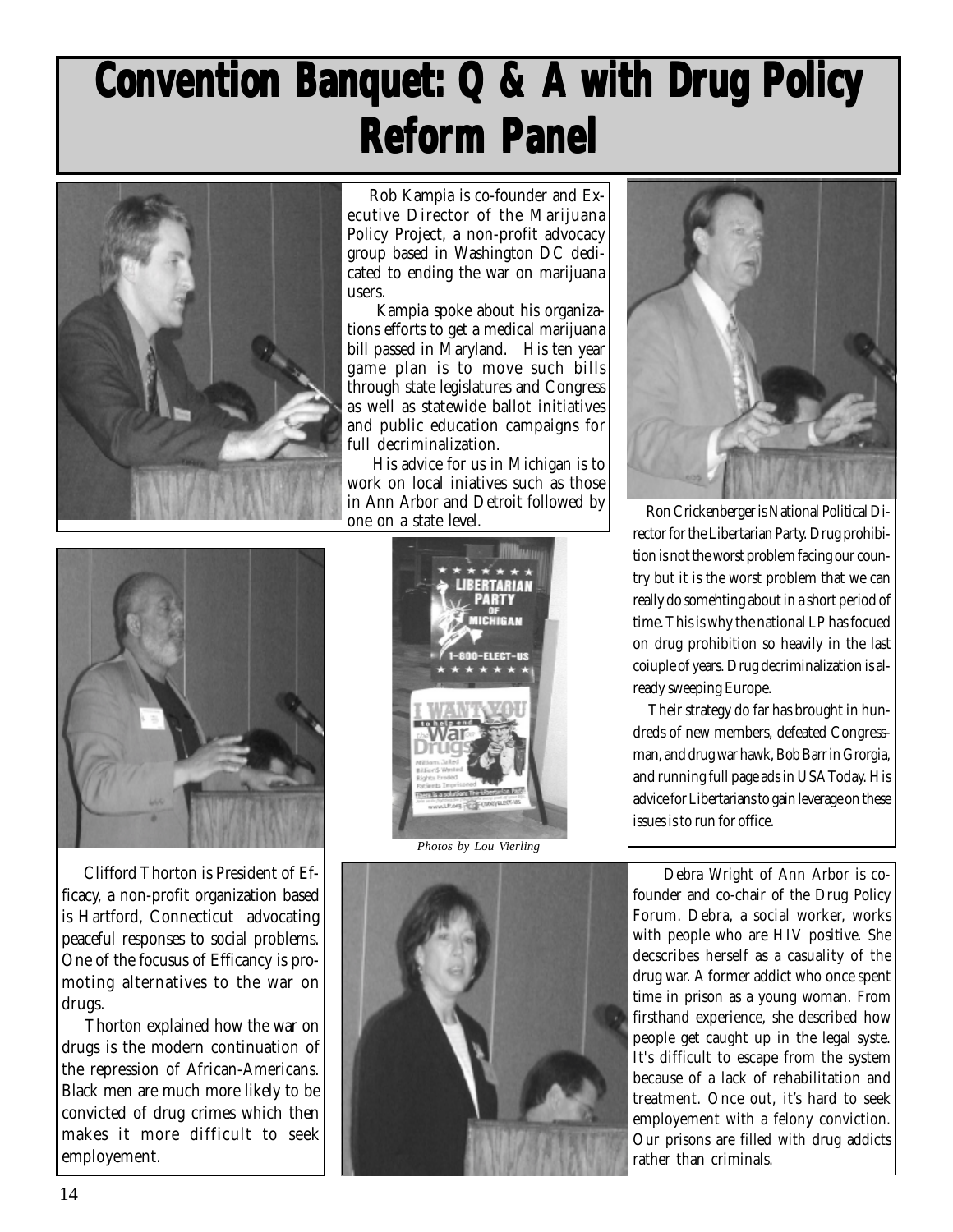## **Bigots Out of the Bigots Out of the Bigots Out of the LPM**

### by Greg Stempfle

 What began as an otherwise civil state convention ended with an ugly act of aggression against former LPM Chair James Hudler. After the close of convention business, James went upstairs to unlock the Washtenaw County hospitality suite. Upon returning to the floor he found that the doors had locked with his bag inside. Hotel staff told him that a party member had taken the bag from them after assuring them that it would be returned to the proper owner. No such luck.

 Several days later, the hotel called James to let him know the bag was found. However, it was missing his cell phone and prescription glasses and tucked inside the bag was a convention flyer. Scribbled on the flyer in black marker was the message "FAGS OUT OF THE L.P.M."

 In response, the LEC passed the resolution printed in this newsletter condemning this act and calling for the expulsion of the perpertrator. If anybody has any information on this incident, please get in touch with a member of the Judicial committee. Whomever did has no right to call themselves a libertarian and it's frightening that somebody in our party is capable of such ugliness. Linguistic dehumanization precedes aggression.

 One of the most basic principles of libertarianism is people should be allowed to chose their own lifestyle. Unfortunately, gays are left with few political options as neither of the major parties are willing to extend to them basic human rights.

 Only the Libertarian Party supports true equal rights for homosexuals; the right to marrige, inheritance, and adoption. Only libertarians support eliminating laws against consensual adult sexual activity, including sodomy; laws which are used exclusivly to harrass homosexuals.

 Libertarians are also the only party calling for the legalization of medical marijuana which is proven to help ease the suffering of HIV patients, which unfortunately effect a



the silly charges, highlight Martin's record on the council, and communicate his goals for the future.

 And the voters of Troy Michigan decided that keeping their first Libertarian on the council was just exactly what they wanted and needed. Hopefully they will remember this when their second Libertarian, David Eisenbacher, comes up in 2 years. On behalf of the Howrylak campaign team, I would like to thank everyone from the LP that helped us out. It's a great day for Liberty in Michigan!

 Final vote totals: Howrylak - 5365, Stine - 3360, Pappageorge - 3204

## **Convention Convention Convention**

**Minutes Minutes**

(Committee Vote 3-2) Current Art. VII, sec. 3: Delete "after the third vote" from the second sentence. *(continued from page 13)*

**BYLAW PROPOSAL 7** (bylaw debates in odd-years only) Proposed by Greg Stempfle (Committee Vote 3-2) **Current Article XI. AMENDMENTS These bylaws may be amended by a two thirds vote of the delegates present at a convention,** {"occurring in an odd-numbered year only. This rule may be waived in an evennumbered year convention by a two-thirds vote."}

New text in brackets.



Approved by LEC at April 27, 2003 Meeting

 WHEREAS THe most fundamental precept of libertarianism and the Libertarian party is the rejection of aggression - including theft, and...

 WHEREAS The 2003 LPM convention was marred by the theft of the chairman's personal property, specifically a pair of prescription glasses and a cell phone, and...

 WHEREAS There can be no doubt that the theif was a party member because he or she left in place of the stolen property a bigoted, handwritten note, and...

 WHEREAS This kind of bigotry and aggression are unprecedented in the 30 year history of the Libertarian Party of Michigan, antithetical to its purpose, and intolerable to its members, now and therefore be it...

 RESOLVED That the Libertarian Party of Michigan officially repudiates and condemns this ugly act of aggression, and be it further...

 RESOLVED That the party and its officials shall use what party resources are reasonably necessary, including but not limited to the state party newsletter to report this incident to the membership in a diligent effort to discover the identity of the theif, and be it further...

 RESOLVED If the identity of the theif can be established beyond a reasonable doubt, he or she shall be expelled from the Libertarian Party of Michigan and shall become ineligible for membership in the party.

higher percentage of gay men. Many people in the partry have left the Republicans because of their stands on "moral values" Gays are not only openly accepted into the Libertarian Party, but are strongly encouraged to join. We are your political home.

 James has served as chair several times over the past thirty years and was a founder of the very party he was told to leave. James Hudler has been with the LPM from the beginning and we certainly hope he stays around. We're better off with him in the party.